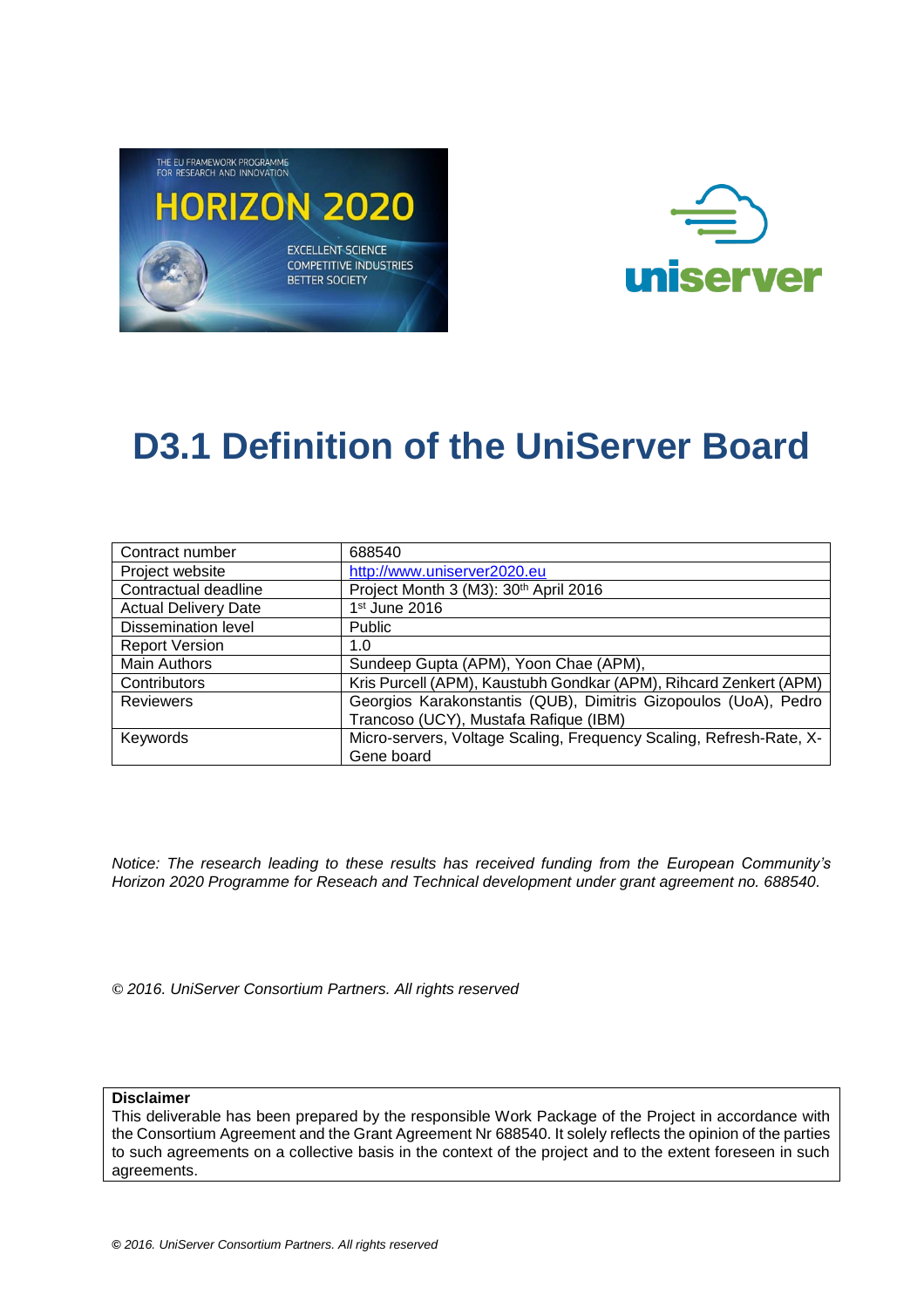#### **Acknowledgements**

The work presented in this document has been conducted in the context of the EU Horizon 2020. UniServer is a 36-month project that started on February 1st, 2016 and is funded by the European Commission. The partners in the project are:

The Queen's University of Belfast (QUB) The University of Cyprus (UCY) The University of Athens (UoA) Applied Micro Circuits Corporation Deutschland Gmbh (APM) ARM Holdings UK (ARM) IBM Ireland Limited (IBM) University of Thessaly (UTH) Worldsensing (WSE) Metitorious Audit Limited (MER) Sparsity (SPA)

#### **More information**

Public UniServer reports and other information pertaining to the project are available through the UniServer public Web site under [http://www.uniserver2020.eu](http://www.uniserver2020.eu/).

#### **Confidentiality Note**

This document may not be copied, reproduced, or modified in whole or in part for any purpose without written permission from the UniServer Consortium. In addition to such written permission to copy, reproduce, or modify this document in whole or part, an acknowledgement of the authors of the document and all applicable portions of the copyright notice must be clearly referenced.

#### **Change Log**

| <b>Version</b>   | <b>Description of change</b>              |
|------------------|-------------------------------------------|
| 0.1              | Initial draft                             |
| 0.2              | <b>Added X-Gene features</b>              |
| 0.3              | Added SHADOWCAT features                  |
| 0.4              | <b>Added TIGERSHARK features</b>          |
| 0.5              | Added a detailed introduction section     |
| 0.6              | Feedback from partners added              |
| 0.7              | Described the specific UniServer features |
| $\overline{0.8}$ | Compiled the confidential information     |
| $\overline{0.9}$ | Feedback from partners added              |
| 1.0              | Final version for release to EC           |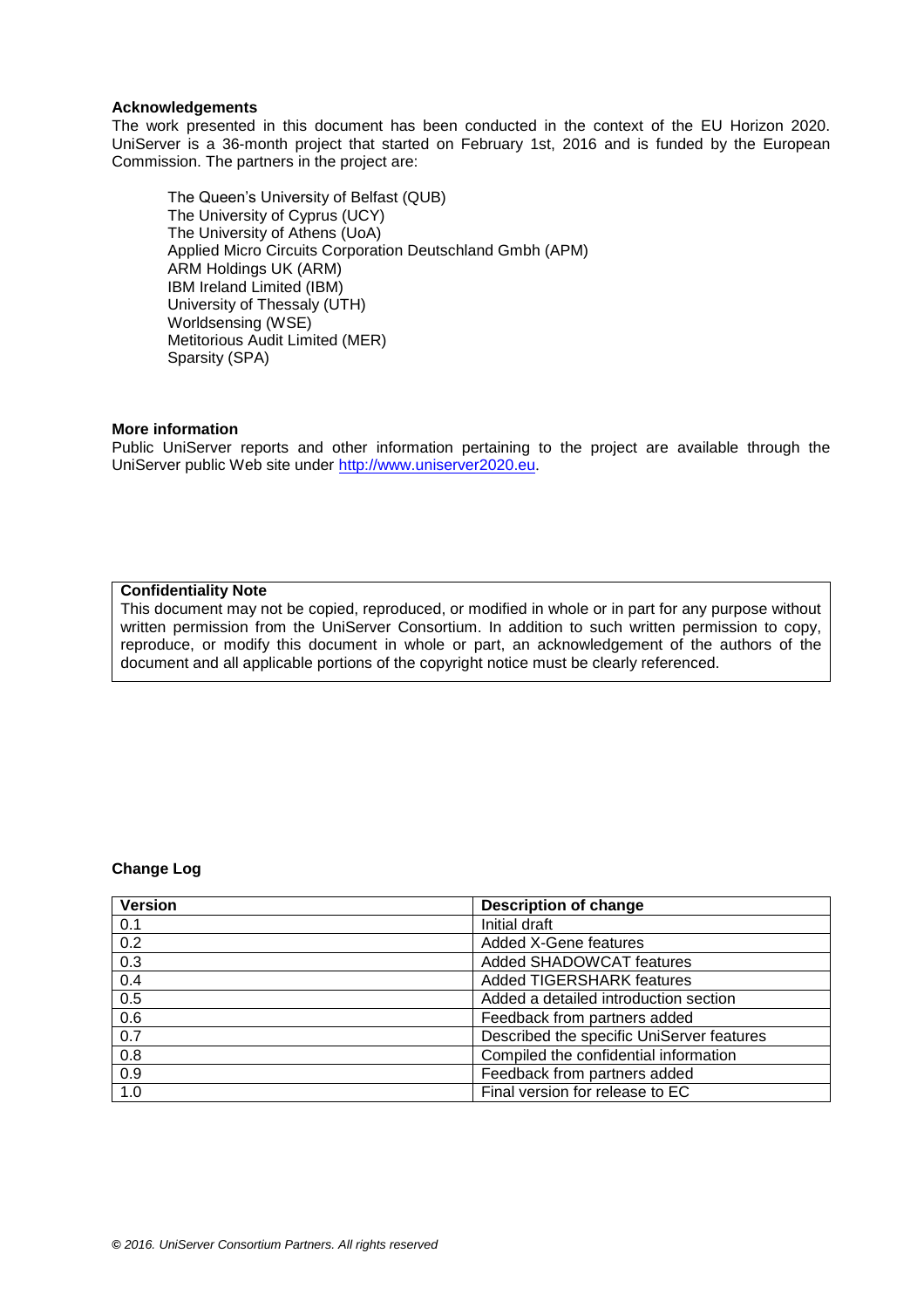# **Table of Contents**

| 1. |         |  |
|----|---------|--|
|    | 1.1.    |  |
|    | 1.1.1.  |  |
|    | 1.1.2.  |  |
|    | 1.1.3.  |  |
|    | 1.2.    |  |
|    | 1.3.    |  |
|    | 1.4.    |  |
|    | 1.5.    |  |
| 2. |         |  |
|    | 2.1.    |  |
|    | 2.2.    |  |
|    | 2.3.    |  |
|    | 2.4.    |  |
|    | 2.5.    |  |
|    | 2.6.    |  |
|    | 2.7.    |  |
| 3. |         |  |
|    | 3.1.    |  |
|    | 3.2.    |  |
|    | 3.3.    |  |
|    | 3.3.1.  |  |
|    | 3.3.2.  |  |
|    | 3.4.    |  |
|    | 3.5.    |  |
|    | 3.5.1.  |  |
|    | 3.5.2.  |  |
|    | 3.5.3.  |  |
|    | 3.5.4.  |  |
|    | 3.5.5.  |  |
|    | 3.5.6.  |  |
|    | 3.5.7.  |  |
|    | 3.5.8.  |  |
|    | 3.5.9.  |  |
|    | 3.5.10. |  |
|    | 3.5.11. |  |
|    | 3.5.12. |  |
|    | 3.5.13. |  |
|    | 3.5.14. |  |
|    | 3.5.15. |  |
| 4. |         |  |
| 5. |         |  |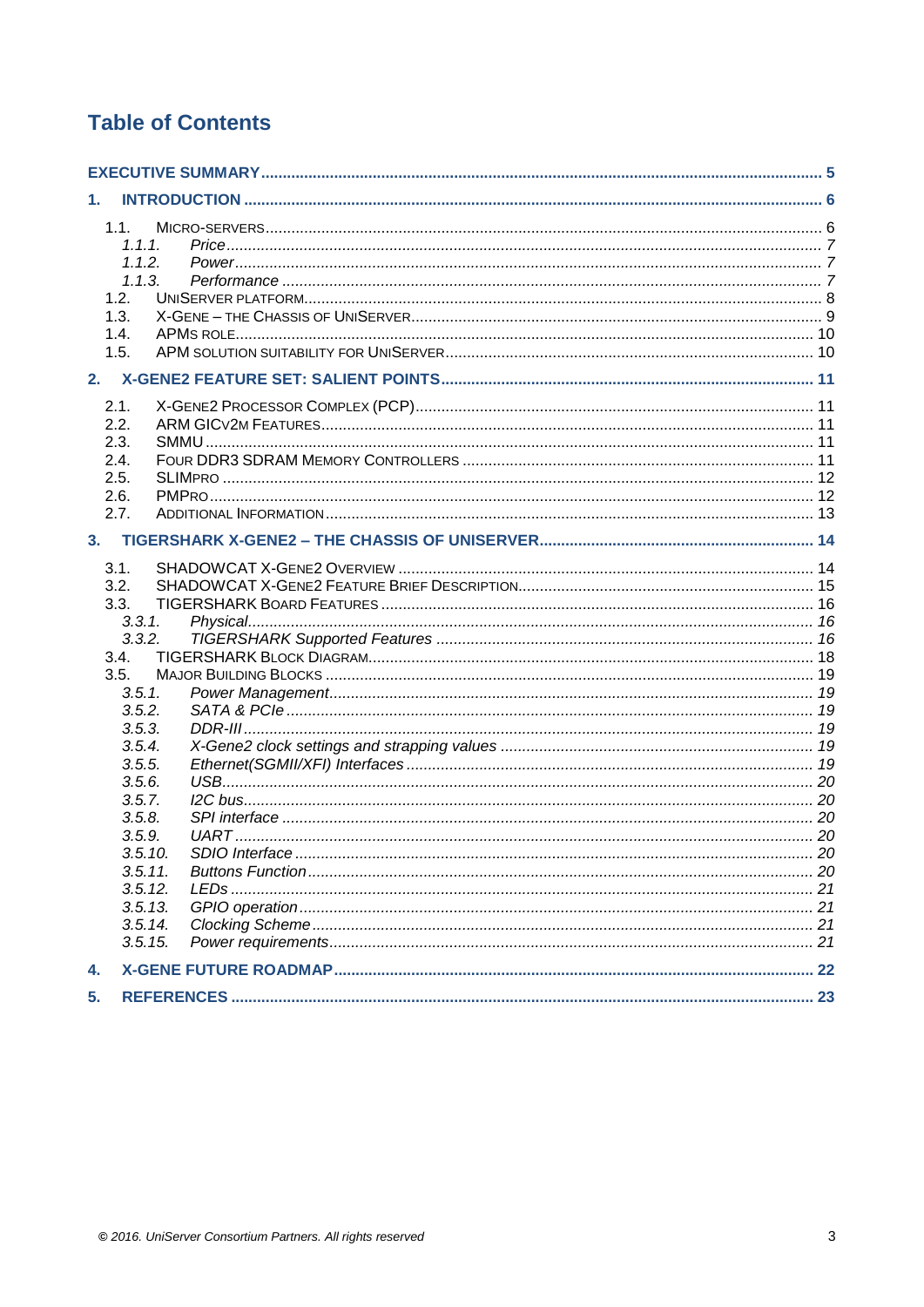

# **Index of Figures**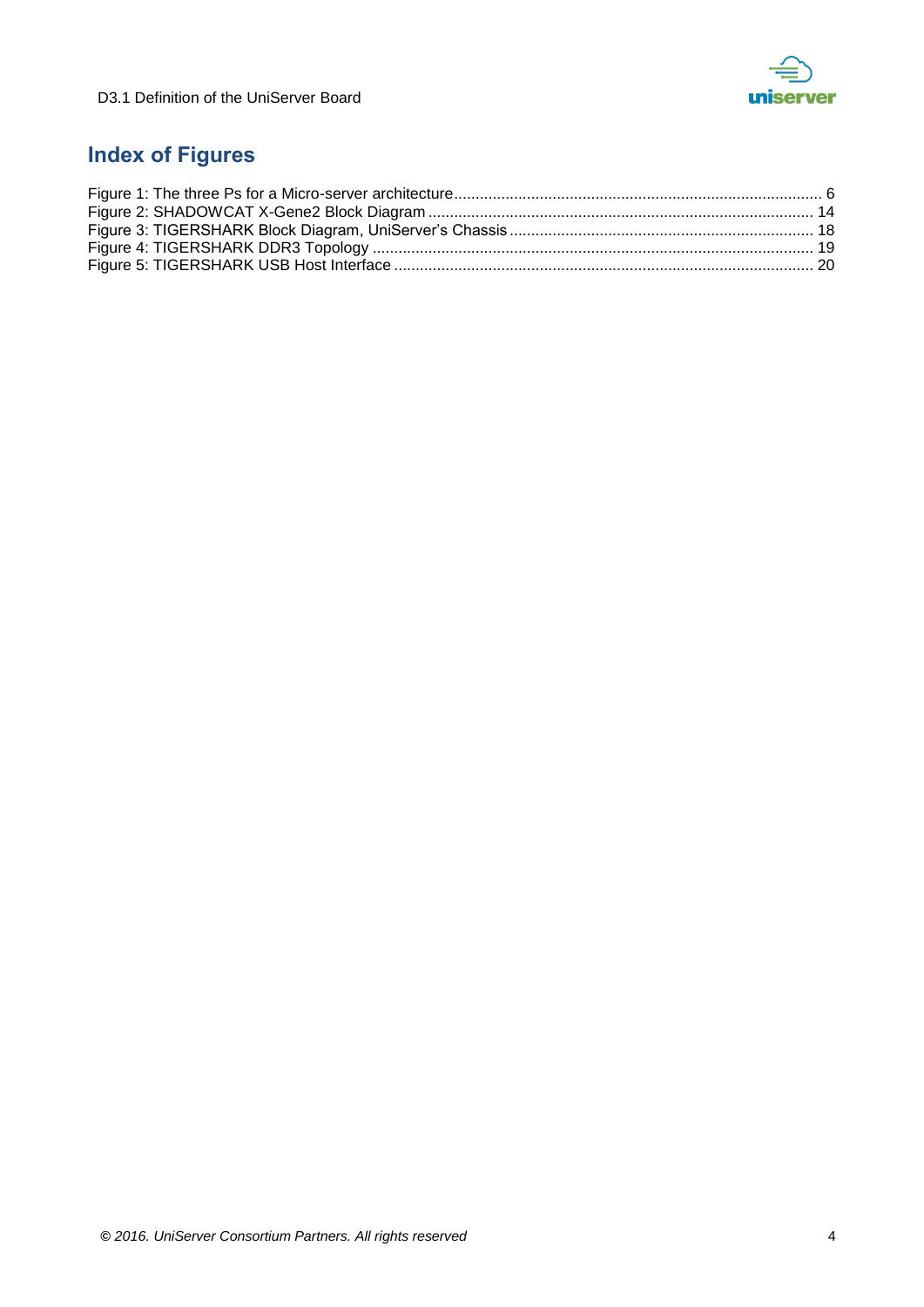



# <span id="page-4-0"></span>**Executive Summary**

This document describes the specifications of the UniServer board as expected in the task T3.1 within the work package 3 (WP3). In particular, the general features of the TIGERSHARK X-Gene2 board that is the chassis of the UniServer platform, as well as the characteristics unique to this in-house board that will be exploited for supporting the objectives and functionalities of the UniServer hardware and software ecosystem, are analyzed. The specification of the board characteristics that are desired and planned to be included in the follow-up version of the board, the X-Gene3 are also discussed.

The intention of the document is to specify the unique characteristics of the UniServer platform, lay out the supported functions and suggest desirable characteristics that may be included in a future version of the UniServer X-Gene based board. The document serves as a reference for all partners on the specifications of the UniServer platform.

The document is organized as follows. Section 1 discusses the characteristics of the Micro-servers and introduces the unique features of the UniServer platform. Section 2 describes in detail the generic functionality supported by the X-Gene board, while Section 3 discusses some unique features build within a limited version of the commercial X-Gene board on which UniServer technologies are being integrated on. Finally, Section 4 discusses the planned extension of the UniServer platform with the exploitation of a brand new version of the X-Gene board anticipated on 2017.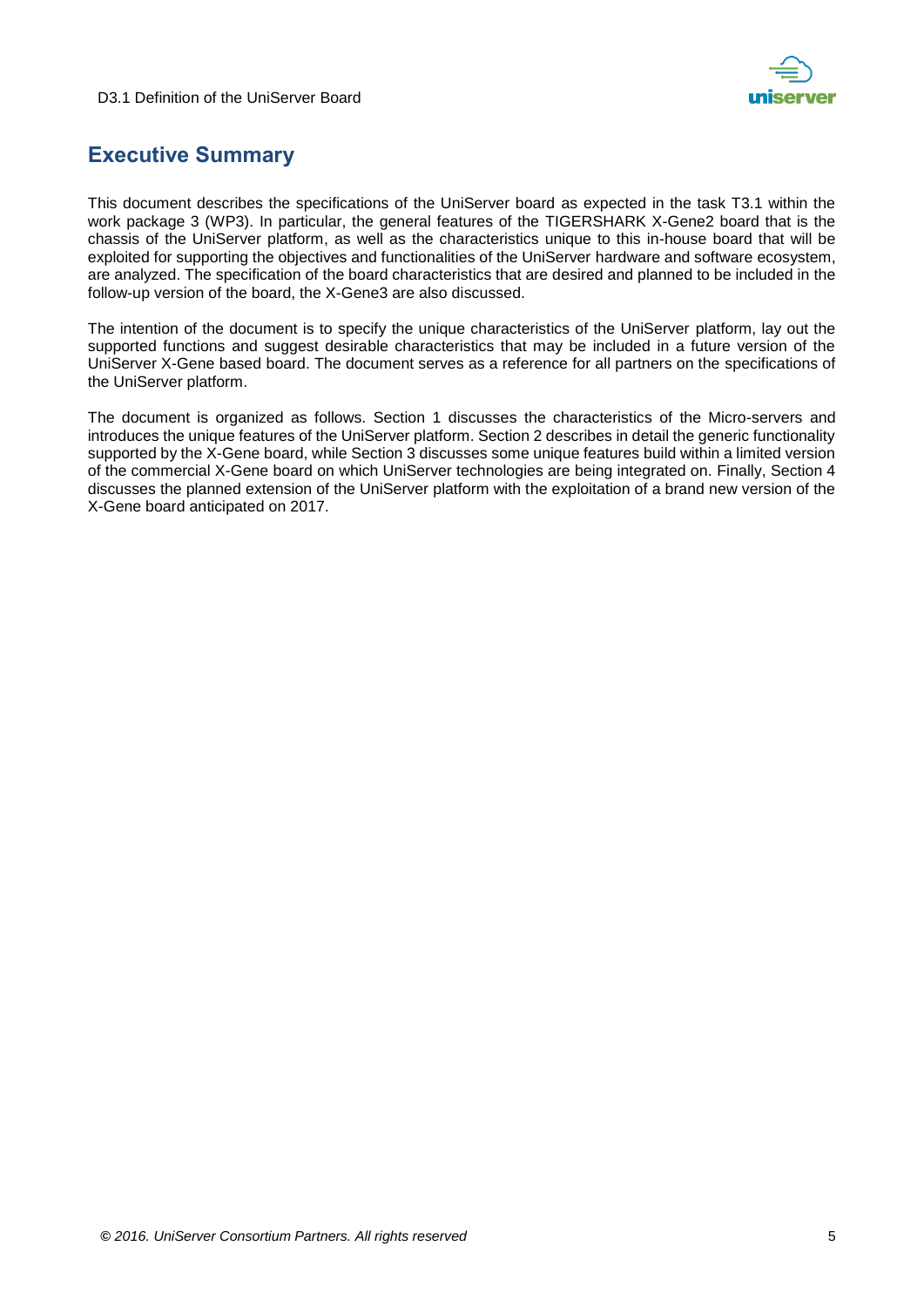

# <span id="page-5-0"></span>**1. Introduction**

In this section, the characteristics of the Micro-servers are discussed and the unique features of the UniServer platform are being introduced.

### <span id="page-5-1"></span>**1.1. Micro-servers**

Micro-servers are servers which are based on a single System-on-a-Chip (SoC). These SoCs integrate most of the peripherals usually required as part of the server rack onto a single silicon die (except for the DRAM, the boot Flash and power circuits) along with the multi-processor cores, their associated caches and on-chip coherent bus. This renders itself to a highly efficient board design in terms of area, power and cost. A microdata-centre may integrate multiple of these Micro-servers. Micro-servers satisfy the 3P requirements namely, Price, Power and Performance ideally required for a medium performance setup.

As the internet traffic is growing, there are multiple applications which do not need the high performance that is typically offered by the high-end servers. However, these applications do demand a huge number of small tasks to be performed. One of the biggest factors for this kind of growth in the Internet traffic will be Internet of Things (IoT) devices. IoT applications typically will require a lot of non-CPU intensive data handling. Microservers are ideally suited for these types of applications.

Micro-servers are typically used in applications where the workloads are predictable and are scale-out in nature. 'Scale-out' workloads imply that the workloads are inherently parallel and can be split across multiple computing units. This also implies growing workloads can be countered by simply adding more computing units. Overall, any data-centre is optimized around the three-Ps, i.e. Price, Power, and Performance and Price,



<span id="page-5-2"></span>**Figure 1:** The three Ps for a Micro-server architecture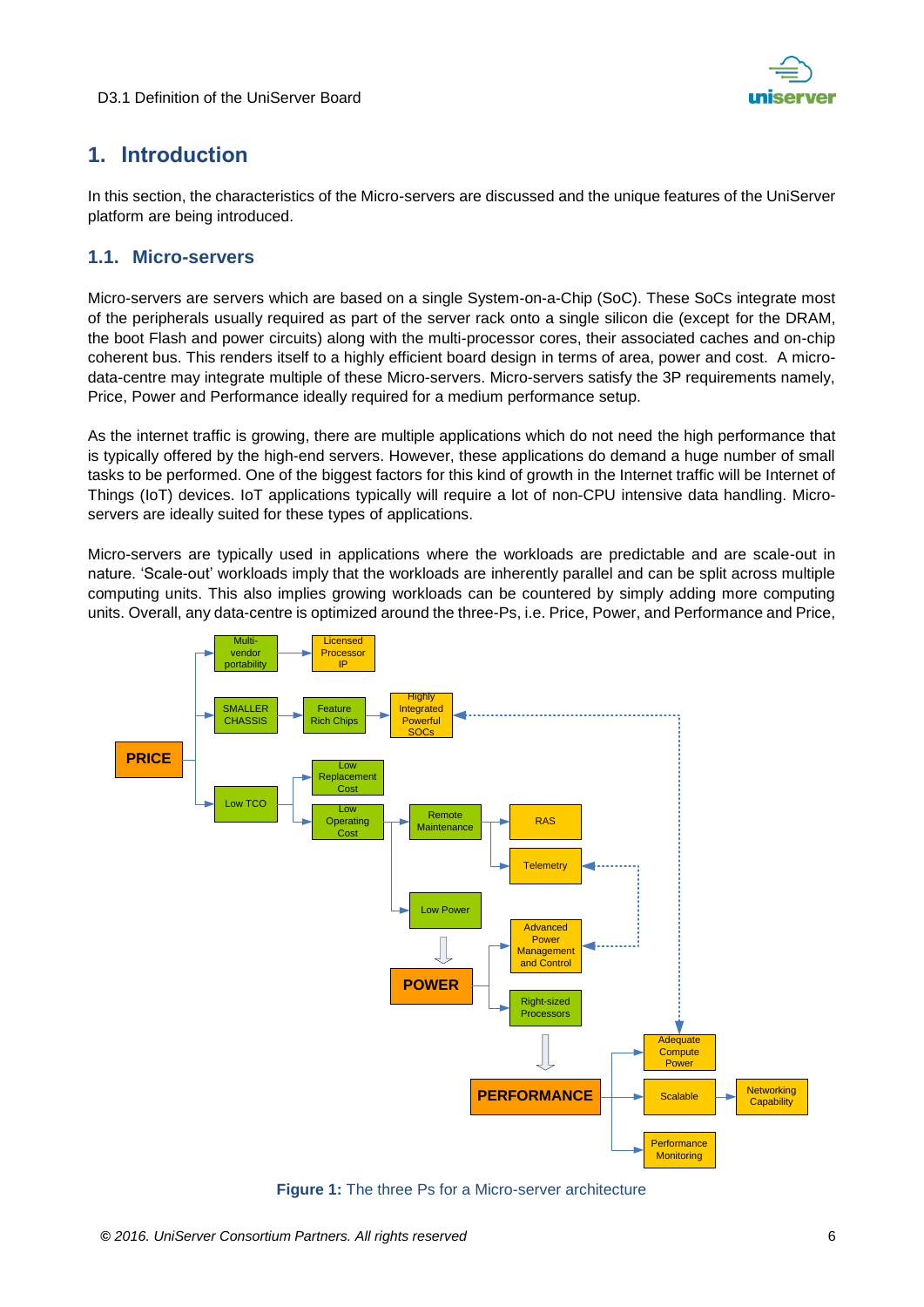



which need to be balanced as per the required application. [Figure 1](#page-5-2) below shows the relation between the various factors and how they translate to a required feature set at a broad level.

#### <span id="page-6-0"></span>*1.1.1. Price*

The Price of the server is directly proportional to:

- *Multi-vendor portability:* Any design should not be solely dependent to a particular vendor. The overlaying software stack should be portable across multiple vendors to allow for healthy competition leading to lower costs. From this perspective the ARM Instruction Set Architecture (ISA) is the most widely available and most popular CPU ISA which is keeping up with the latest processing requirements as demanded by the technological innovations.
- *Board real estate:* The price of a Micro-server board is directly proportional to the size of the board. Moreover, since data-centres have thousands of such boards housed in a single location, the size of the board directly translates to the size of the data-centre facility. Hence, it becomes imperative to reduce the size of the board as much as possible. This effectively translates to highly integrated SOCs with powerful multi-core CPU design thus reducing not only the number of peripheral chips required on the board but also, the overall Bill of Material.
- Low Total Cost of Ownership (TCO): This requires that:
	- o The replacement cost should be low in case of fatal system failures.
	- o Low operating cost which in turn translates to:
		- Enable remote maintenance thus reducing manual labour costs. For remote maintenance the system design should lend itself to a robust RAS (Reliability, Availability and Serviceability) architecture. Also, it should support Telemetry to enable Remote measurement of various vital statistics such as Power consumption, Performance and Temperature.
		- **Low power which in turn implies lower cooling costs as well.**

#### <span id="page-6-1"></span>*1.1.2. Power*

For reducing the overall Power consumption of any system, the SOCs should have advanced power measurement capabilities and control. This enables the system designer to tailor the voltage, frequency and DDR refresh rate as per the transient workload requirements. In addition, the processing power should be just about adequate for the required workloads.

#### <span id="page-6-2"></span>*1.1.3. Performance*

The third and the most important parameter is the performance of the entire Micro-server system. The performance of the system is dictated by:

- Adequate compute power for the required workload.
- Scalability to ensure that as workloads increase additional systems can be easily added to meet the increased throughput demand. To enable this, the SOCs should feature fast and configurable networking interfaces in order to be able to create a fully interconnected data-centre.
- Performance monitoring: Based on the system workloads it is necessary to continuously monitor the system performance and analyse whether any system parameters need to be changed to improve the performance of the system. Conversely, if the system workload is low at a given point of time, the performance of the system can be tweaked down for power/energy savings. This requires that adequate system performance metrics are available to the software to make these decisions. This ensures that the system parameters, such as Voltage, Frequency and DDR refresh rates can be tweaked as per the transient workload and thus reducing the average power consumption.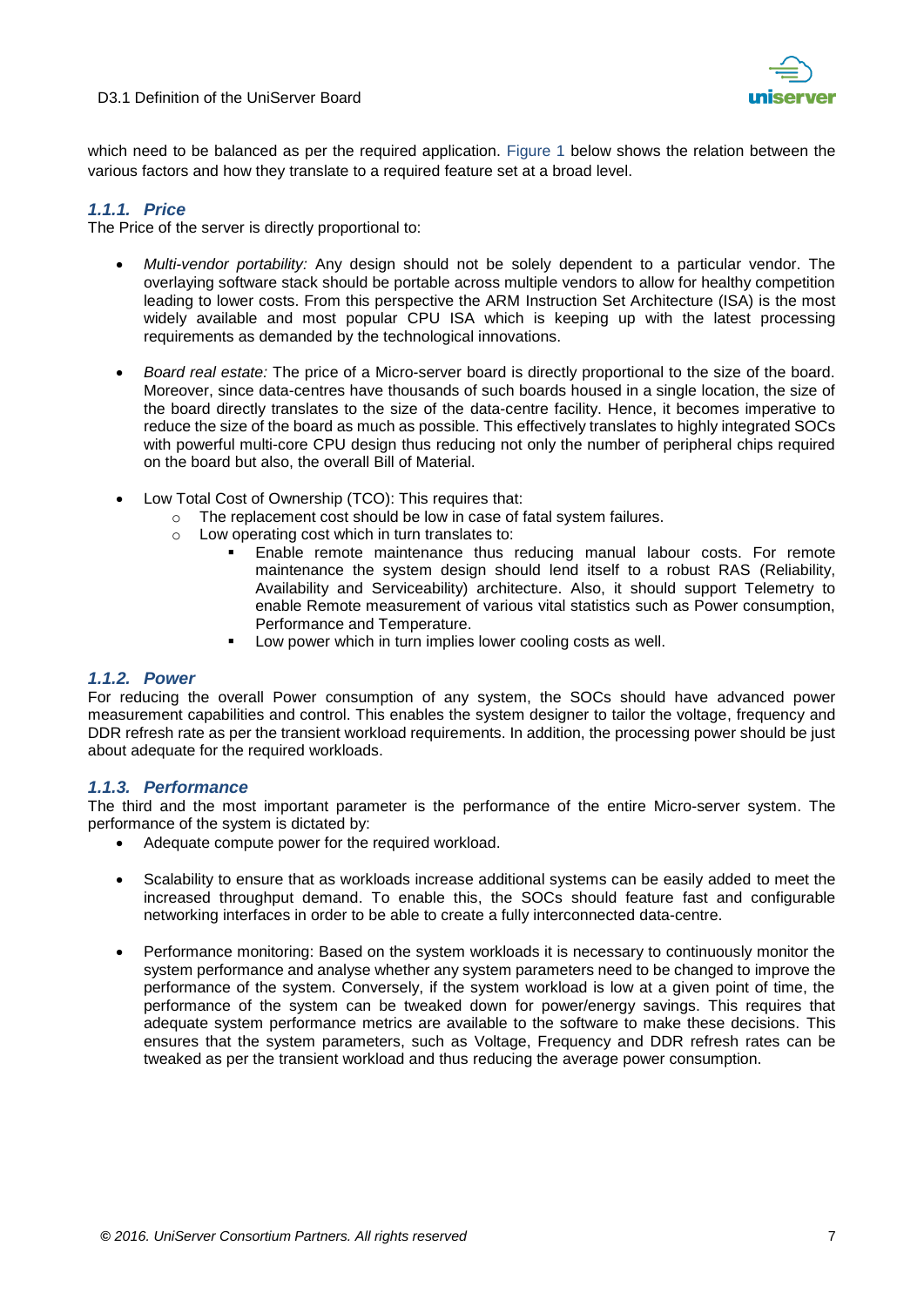

Table 1 below summarizes the broad feature-set requirement for any Micro-server System-On-Chip (SoC).

| <b>Feature</b>                | <b>Comment</b>                                                          |
|-------------------------------|-------------------------------------------------------------------------|
| Multi-vendor CPU ISA          | Reduces monopoly and thus overall cost                                  |
| Powerful CPUs                 | To ensure adequate compute power                                        |
| <b>Highly Integrated SOCs</b> | Reduce the chassis size, and thus the overall cost                      |
| <b>RAS</b>                    | To ensure robustness and ease of maintenance                            |
| Power Management and          | Reduces overall Power consumption and indirectly the overall TCO        |
| Control                       |                                                                         |
| <b>Telemetry</b>              | Ensures ease of monitoring capabilities and ease of maintenance         |
| Scalability                   | Integrated network interfaces for adding more servers as workload       |
|                               | increases                                                               |
| <b>Performance Monitoring</b> | To ensure that the Power/Performance balance is maintained at all times |

#### **Table 1:** Micro-server broad feature set

## <span id="page-7-0"></span>**1.2. UniServer platform**

These objectives are put forth considering certain challenges in mind. The challenges that are faced by today's Big Data world are as follows:

- Stagnant power scaling: As the transistor density is increasing it is not translating to proportional power scaling. This leads to extremely dense chips with high Thermal Design Power (TDP). [HEsm.ISCA11, ITRS13, JKoo.AHC11]
- Variations and Pessimistic Margins: Static and dynamic variations [KBow.JSSC11] result in adding voltage safety margins to ensure correct processor operation. Thus, pessimistic nominal power and voltage numbers are quoted to ensure operation of the chip across all process, temperature and voltage corners. This leads to increased power for even the parts which could safely be operated at lower power supplies without any malfunctioning.
- Scalability: The IoT revolution is going to skyrocket the demands on the Cloud Architecture. [FORRESTER14]. This makes it imperative to define architectures which would satisfy these requirements.
- Programmability: Need to ensure that the software stack is portable and does not rely on specialized hardware accelerators which will require re-programming when the underlying hardware is changed [ABar.TPDS13].
- Availability and Dependability: The system needs to ensure the availability of the resources even when some of them are down due to hardware failures. Moreover, data integrity needs to be guaranteed under such circumstances.
- Privacy and security: This requires local cloud at known locations rather than a public cloud at an unknown location.

UniServer aims to vertically integrate the overall work in a proof-of concept prototype. The project consortium members are planning to have an end-to-end development tool chain running real world applications on top of the ARM-based development platform (X-Gene2 which may eventually be replaced with X-Gene3). This prototype will serve as a common point of reference, and will foster cooperation among partners. It will also be used to demonstrate the envisioned functionality as part of the dissemination and exploitation effort. The X-Gene2 Validation board (codename TIGERSHARK) enhanced with automated power, error reporting and handling facilities, as well as the whole data-centre software stack will be able to support a large repertoire of emerging scale-out workloads. Its expected low cost, low power and cooling demands makes it suitable for environments with strict power constraints such as embedded, home users and small enterprises allowing to drive exciting new applications at the edge of the cloud. The developed platform will be the building block of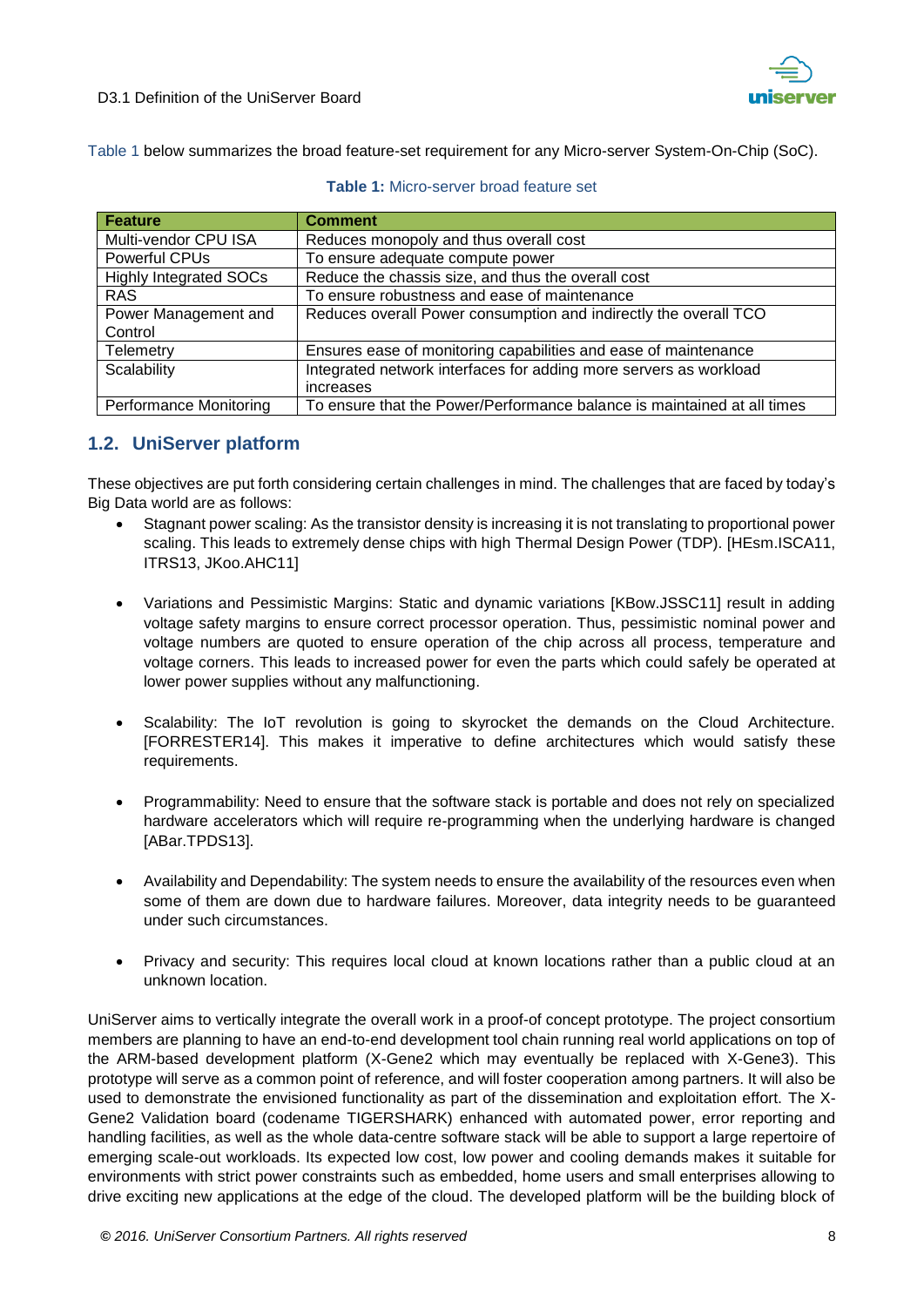

any system providing cloud services at different scales. Different constraints will allow for different configurations of the same building block, while the powerful software stack allows it to be adopted out of the box from current data-centre operators and help setup new data-centres closer to the data sources. UniServer has three SME partners which develop relevant applications for the IoT and Big Data paradigms: smart traffic control (IoT), financial services (Big Data) and social networking (IoT, Big Data). These real life applications will be ported to the UniServer prototype so as to evaluate the benefits of the real applications on real hardware which features the UniServer concept for improved energy and performance efficiency.

UniServer envisages an off-chip and an on-chip approach to achieving this as detailed in the WP description. These approaches translate to the following additional feature requirements from the Server SoC from what was described for a typical Micro-server earlier.

- Support for supply-voltage sense pins that connect directly to the supply voltage rails on-chip and are routed to accessible test-points on the PCB.
- Integrate a supply-voltage measurement macro to sense on-die voltage rails.
- Ability to have a fine-grain control (in the order of tens of mV) on the various VRMs supplying power to the different power rails of the SoC.
- Ability to have a fine-grain control on the Operating Frequency of the processors on a per-pair of processor basis at approximately 15% granularity.
- Ability to have a fine-grain control on the DRAM refresh rates at a bit granularity level which translates to the order of hundreds of micro-seconds.
- Ability to measure the on-die temperatures.
- Ability to measure voltage droop across the die.
- Detailed performance monitoring unit.
- Comprehensive and Robust Error logging, reporting, and handling capabilities for the most important hardware blocks.

The main objectives of the UniServer platform are

- To define a high performance design that is able to satisfy quality of service (QoS) requirements of any Internet Service.
- To be easily configurable and deployable to both traditional cloud data-centres as well as to datacentres in a box deployed at the edge of the cloud.
- Be highly energy efficient to reduce the capital and operating costs of traditional cloud data-centres but also to facilitate the utilization near the sources of data using a home power distribution network without the need for expensive cooling infrastructure.
- To support an easily programmable system software stack consisting of a virtualization environment that can seamlessly combine fog resources with the resources in a backbone cloud.
- To process the data reliably and securely without compromising their privacy and potential confidential nature.

As mentioned earlier, these objectives will be hit by revealing and harnessing the inherent pessimistic design margins of the hardware components of the platform.

## <span id="page-8-0"></span>**1.3. X-Gene – the chassis of UniServer**

The UniServer board will be based on the X-Gene™ Server-on-a-Chip™ that is developed by APM, core partner of UniServer. Applied Micro Circuits Corporation (APM) is a global leader in computing and connectivity solutions for next-generation cloud infrastructure and data-centres. The X-Gene™ Server-on-a-Chip™ product is a flagship platform that leads the entire product portfolio in hyperscale data-centers, increasing by 2016 the overall addressable market to as much as 10x that of 2008 levels.

It is anticipated that the new addressable market will consist of server solutions for cloud data-centers and enterprise applications, data-center connectivity solutions and a variety of related products including routers,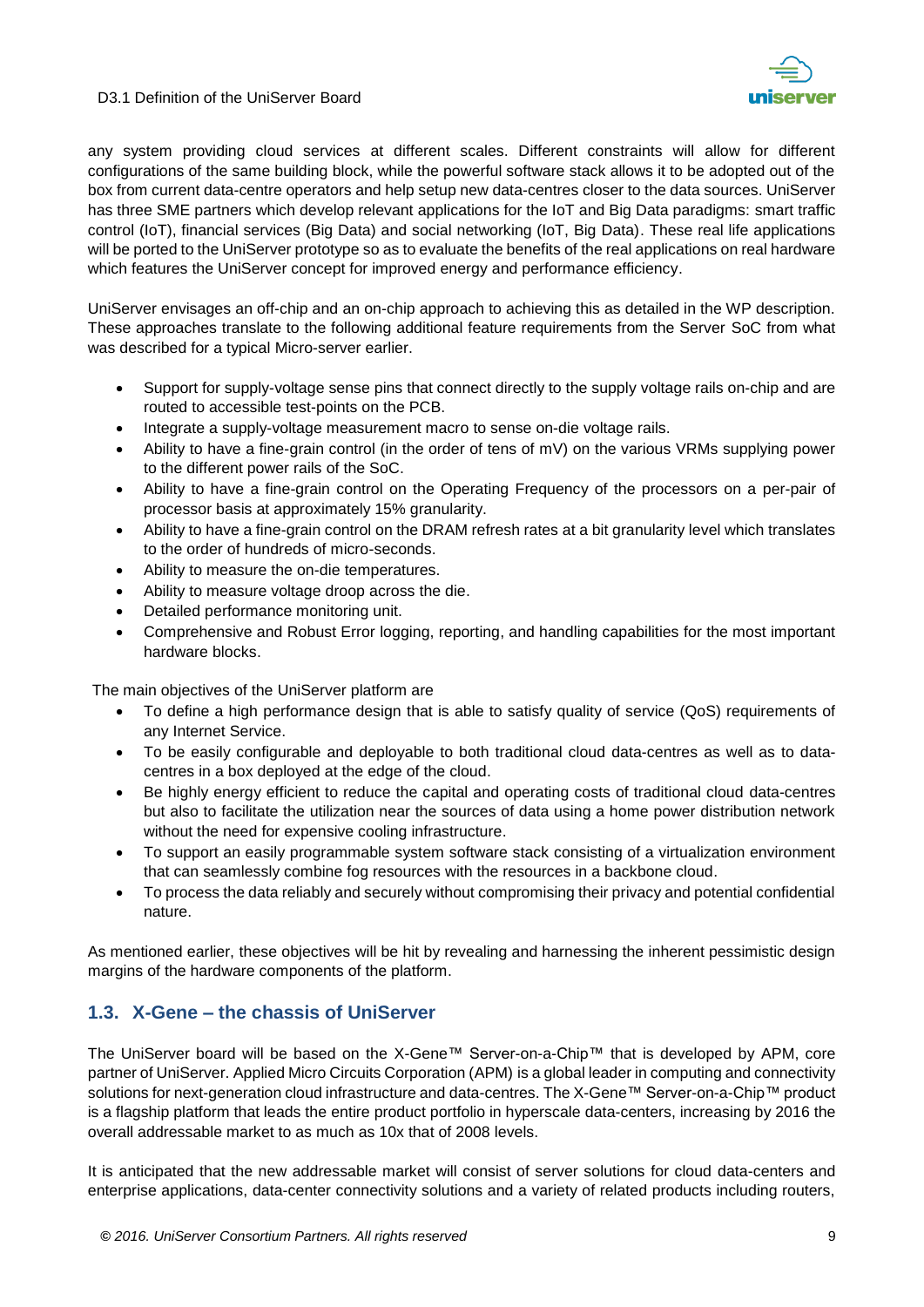

network-attached storage appliances, top of rack switches, and wireless access points. No other small-cap semiconductor company can match the explosive addressable market growth that APM has engineered. X-Gene builds on APM's history as a global leader in providing energy-efficient, sustainable solutions to

process and transport information for current and next generation networks. Being a leader in processor design, embedded processor System-on-Chip (SoC) design, mixed-signal design, high speed signal processing, Internet protocol, OTN and Ethernet packet processing gives AppliedMicro the foundation to compete and excel in the next several generations of solutions. High speed, low power connectivity and computing solutions provide the ideal balance for systems and products that conserve energy and lower costs while maintaining high performance levels for the target workloads.

As the need for delivery capability, density and lower total cost of ownership emerge as key differentiators of their products and services, data-centers will require high-speed connections to transfer information between systems more efficiently to enable virtualization and cloud computing applications. X-Gene, the world's first and currently only commercial ARM® 64-bit Server-on-a-Chip solution, features APM's enterprise class high performance Cloud Processor® cores coupled with switch fabric and high-speed networking capabilities. Combined, they deliver substantially lower power consumption and substantial total cost of ownership (TCO) savings. X-Gene represents a new, grounds-up Cloud Server® solution tailored for the rapid growth of structured and unstructured compute requirements in next generation data centers. APM has 3 generations of X-Gene products namely X-Gene1, X-Gene2 and X-Gene3. X-Gene1 and X-Gene2 have already been in the market and have been proven to be solid products.

## <span id="page-9-0"></span>**1.4. APMs role**

APM, on the basis of its proven leadership in the ARM-64 bit based Micro-server segment, has been selected as the hardware platform provider for the UniServer project. The UniServer project aims to define a universal Micro-Server ecosystem by exceeding the energy and performance scaling boundaries. The UniServer project is broken into multiple work packages and sub-tasks. This document specially addresses the work detailed in WP3 under task T3.1.

## <span id="page-9-1"></span>**1.5. APM solution suitability for UniServer**

The UniServer requirements as described above call for an above-par Server SoC, which has all these features. APMs X-Gene2 is ideally suited for this purpose. X-Gene2 features a *custom* 8-core ARMv8 Server SoC with integrated IOs required for Micro-server applications. APM was the first-to-market with the ARMv8 based Server SoC solution. It leads the competition in terms of server feature implementation and this has given it the unique advantage of 4 years of customer engagements and design wins enabling them to smoke out all issues and enhance their design.

Due to APM's proprietary custom ARMv8 processors, it has the unique advantage of tuning the processor design to achieve highest possible frequency of operation. As of today, X-Gene2 processors can achieve a highest frequency of 2.4GHz which is unmatched by any other ARM v8 processors available in the market today.

This alone, gives the advantage to squeeze out the maximum possible performance within the best possible power envelope. The following sections provide details of the X-Gene2 feature set which are relevant for the UniServer project and the future roadmap for APMs X-Gene products.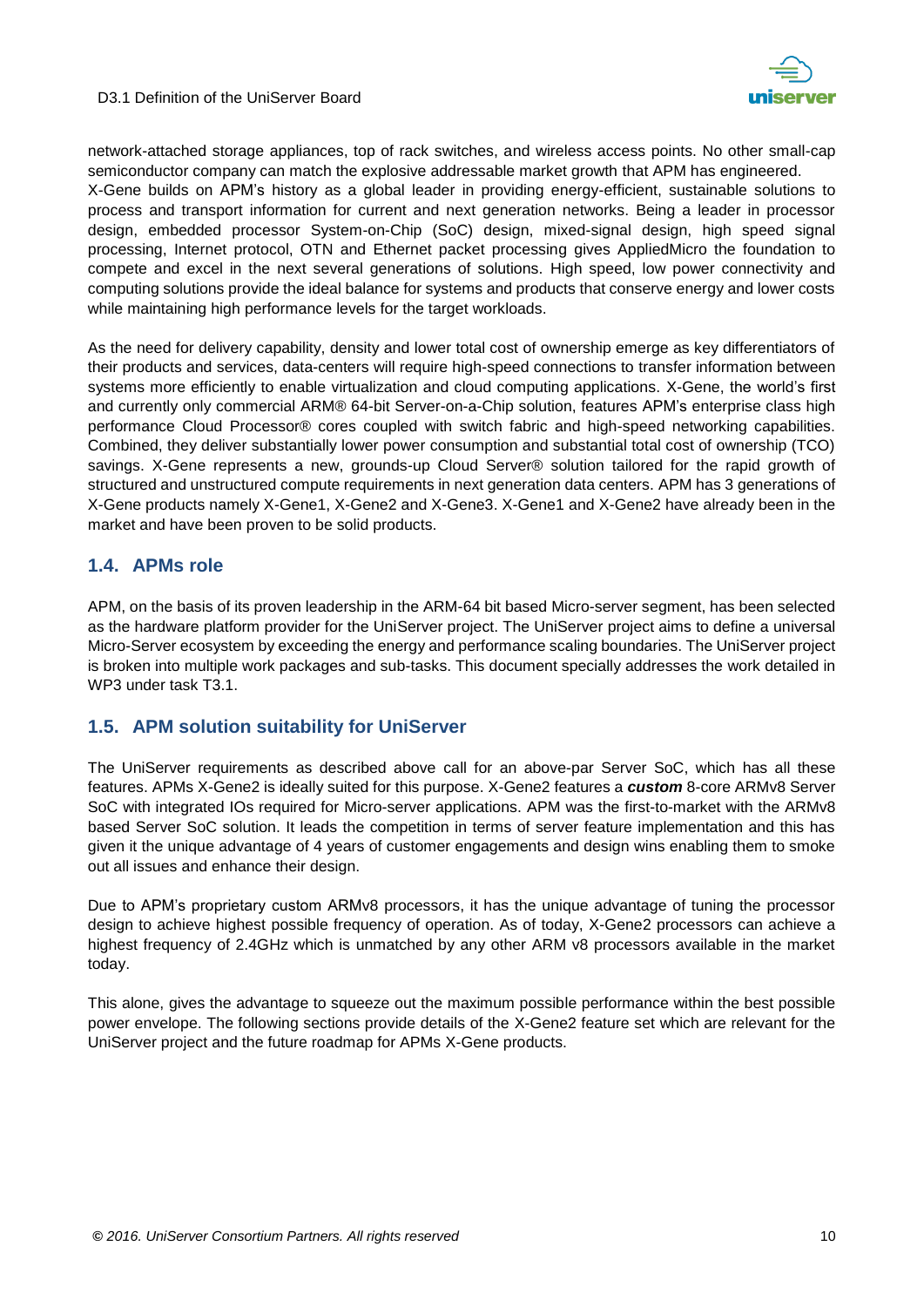

# <span id="page-10-0"></span>**2. X-Gene2 Feature Set: Salient points**

This section describes the salient features of the X-Gene2 processor SoC from the *UniServer perspective*.

# <span id="page-10-1"></span>**2.1. X-Gene2 Processor Complex (PCP)**

The X-Gene 2 Processor Complex consists of four Processor Modules (PMDs). Each PMD contains two high-performance X-Gene 2 cores, each of which has its own 32 KB L1 I-cache, 32 KB L1 D-cache, and Floating-Point Unit (FPU). The pair of X-Gene 2 cores in a PMD shares a 256 KB L2 cache unit which interfaces to Central Switch (CSW) interconnect. All four PMDs share an L3 cache (8 MB), which is also attached to the CSW. The X-Gene 2 Processor Complex features include:

- Eight X-Gene 2 cores operating at up to 2.4 GHz; each core contains
	- o an FPU / SIMD Unit,
	- o 32 KB L1 Data Cache 8-way set-associative, write-through to L2 cache, parity-protected,
	- o 32 KB L1 Instruction Cache 8-way set-associative, parity-protected.
- 256 KB L2 cache per pair of processors inclusive of L1 write-through data caches, 32-way set associative, ECC-protected. Since L3 is essentially a victim cache
- Shared 8 MB L3 cache (attached to CSW) protected with SECDED ECC
- Hardware cache coherency
- Cache snooping and invalidation of I/O accesses

# <span id="page-10-2"></span>**2.2. ARM GICv2m features**

The GIC (ARM standard GICv2m) interrupt controllers are composed of three sets of parts:

- Interrupt Distributor
- Per-processor Physical CPU Interfaces
- Per-processor Virtual CPU Interfaces
- 16 Software-Generated Interrupts (SGI)

GICv2m is ARM specification that augments GICv2 functionality to enable it to work with MSI/MSI-X based interrupts. This layer includes control registers that allow specifying mapping of MSI/MSI-X to SPIs of GICv2.

## <span id="page-10-3"></span>**2.3. SMMU**

The key features include translation support for Stage 1 v7 VMSA/v8 AArch32, AArch64 with 4 k and 64 k granules and Stage 2 v8 AArch32/AArch64 4 k/64 k granules.

## <span id="page-10-4"></span>**2.4. Four DDR3 SDRAM Memory Controllers**

The features of each of the DDR3 SDRAM memory controllers are as follows:

- Supports up to DDR3-1866 (933 MHz DDR interface @ 1.5 V, 1.35 V)
- 64-bit DRAM interface (72 bits with ECC); 8-bit ECC calculated across 64 bits of data
- Single channel support per memory controller
- Support for eight Ranks / Chip Selects and four output clocks per memory controller, using x4, x8 memory modules
- Support for maximum of 64 independent Banks of memory (8 Banks per Rank, 8 Ranks Total) Supports up to 128 GB of DRAM memory per controller
- Support for Self-refresh / Auto-refresh / Auto-power-down on a per-rank basis
- Utilizes 2T signal timing (one command every two DDR cycles; address and command held for two cycles)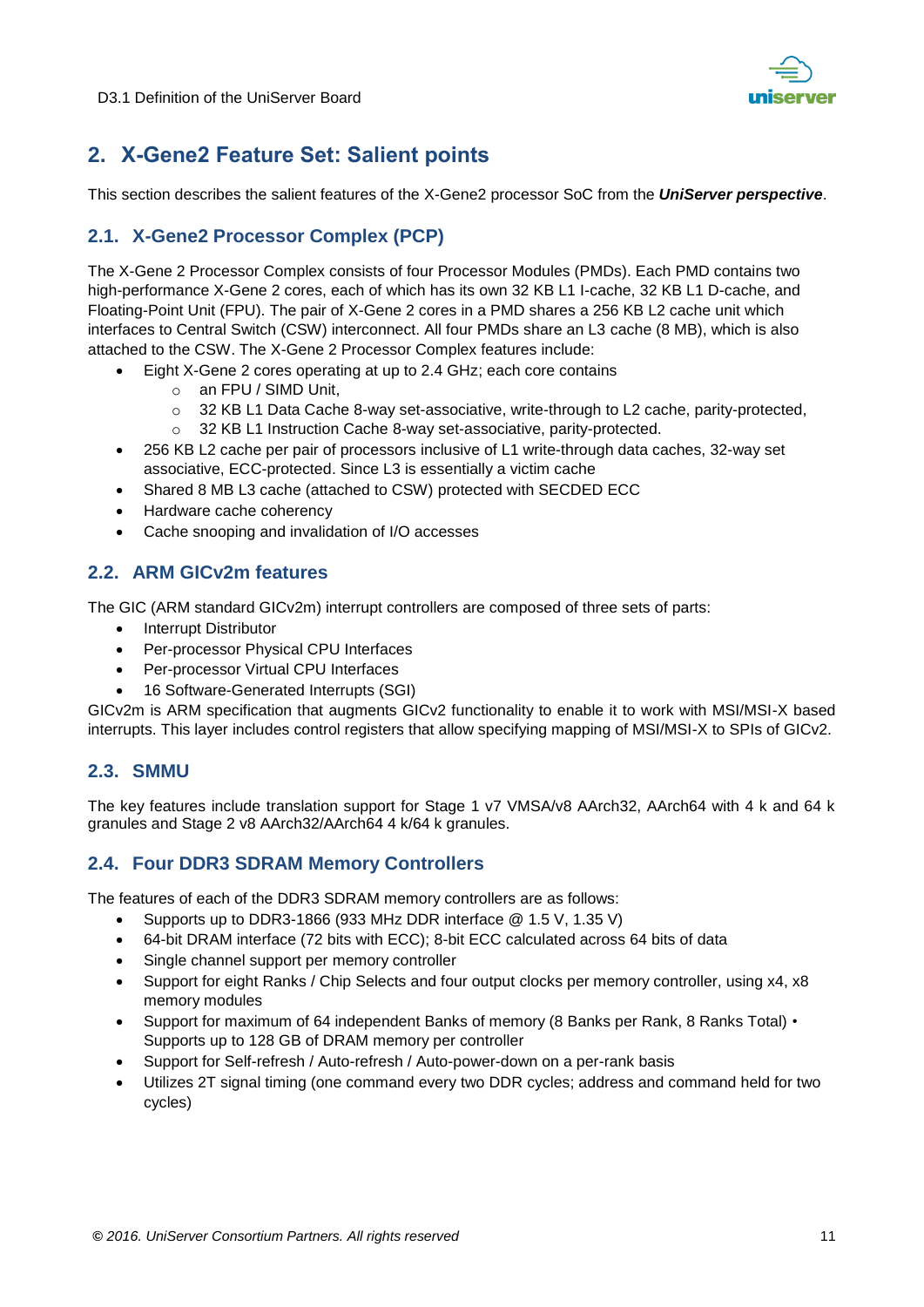

# <span id="page-11-0"></span>**2.5. SLIMpro**

SLIMpro™ is AppliedMicro's Scalable Light-weight Intelligent Management processor. Features include:

- 32-bit low-power, 3-stage pipeline ARM Cortex-M3 processor
- Operates at up to 250 MHz Implemented in Standby power plane (separate from CPU complex)

It is capable of:

- Wake on Interrupt
- Secure software upgrades

# <span id="page-11-1"></span>**2.6. PMPro**

The APM883408X2 has a dedicated 32-bit low-power processor called PMpro. The PMpro processor provides the following advanced power management capabilities:

- Multiple power planes and clock gating
- **•** Thermal Protection Circuit
- ACPI standard power management states
- Active power management
- External power throttling support

Table 2 below summarizes the feature requirements for UniServer (as indicated in previous sections) and indicates all those supported by X-Gene2.

| <b>UniServer Feature</b><br><b>Requirement</b>                                               | <b>X-Gene2 Support</b>                                                                                                                            |  |
|----------------------------------------------------------------------------------------------|---------------------------------------------------------------------------------------------------------------------------------------------------|--|
| Multi-vendor CPU ISA                                                                         | Supports ARM v8 ISA which is openly licensed to multiple vendors by ARM                                                                           |  |
| Powerful CPUs                                                                                | 2.4GHz operation. Highest in class                                                                                                                |  |
| <b>Highly Integrated SOCs</b>                                                                | All required IOs integrated making it a truly Server On Chip™ product                                                                             |  |
| <b>RAS</b>                                                                                   | End to end support for RAS. This includes robust Error handling and reporting                                                                     |  |
| Power Management and<br>Control                                                              | Supports ARM specified ACPI states.                                                                                                               |  |
| Telemetry                                                                                    | Yes                                                                                                                                               |  |
| Scalable                                                                                     | Yes. Has PCIe, 10G Ethernet and SATA interfaces to enable scalability.                                                                            |  |
| Performance monitoring                                                                       | Detailed PMU unit                                                                                                                                 |  |
| Support for supply-voltage<br>sense pins                                                     | All power rails support Vsense pins.                                                                                                              |  |
| Fine-grain control of the<br>various VRMs supplying<br>power to the different power<br>rails | Yes. This detailed access information will be provided in the Hardware Exposure<br>Interface (HEI) Specification as part of the D4.1 deliverable. |  |
| Fine-grain control of the<br>Operating Frequency of the<br>processors                        | Yes                                                                                                                                               |  |
| Fine-grain control of the<br>DRAM refresh rates                                              | Yes.                                                                                                                                              |  |
| On-die temperature<br>measurement                                                            | Yes                                                                                                                                               |  |
| Robust Error Reporting and<br>handling capabilities                                          | Yes. This is the same feature as RAS stated above.                                                                                                |  |

#### **Table 2:** Comparison of UniServer requirements and corresponding X-Gene capabilities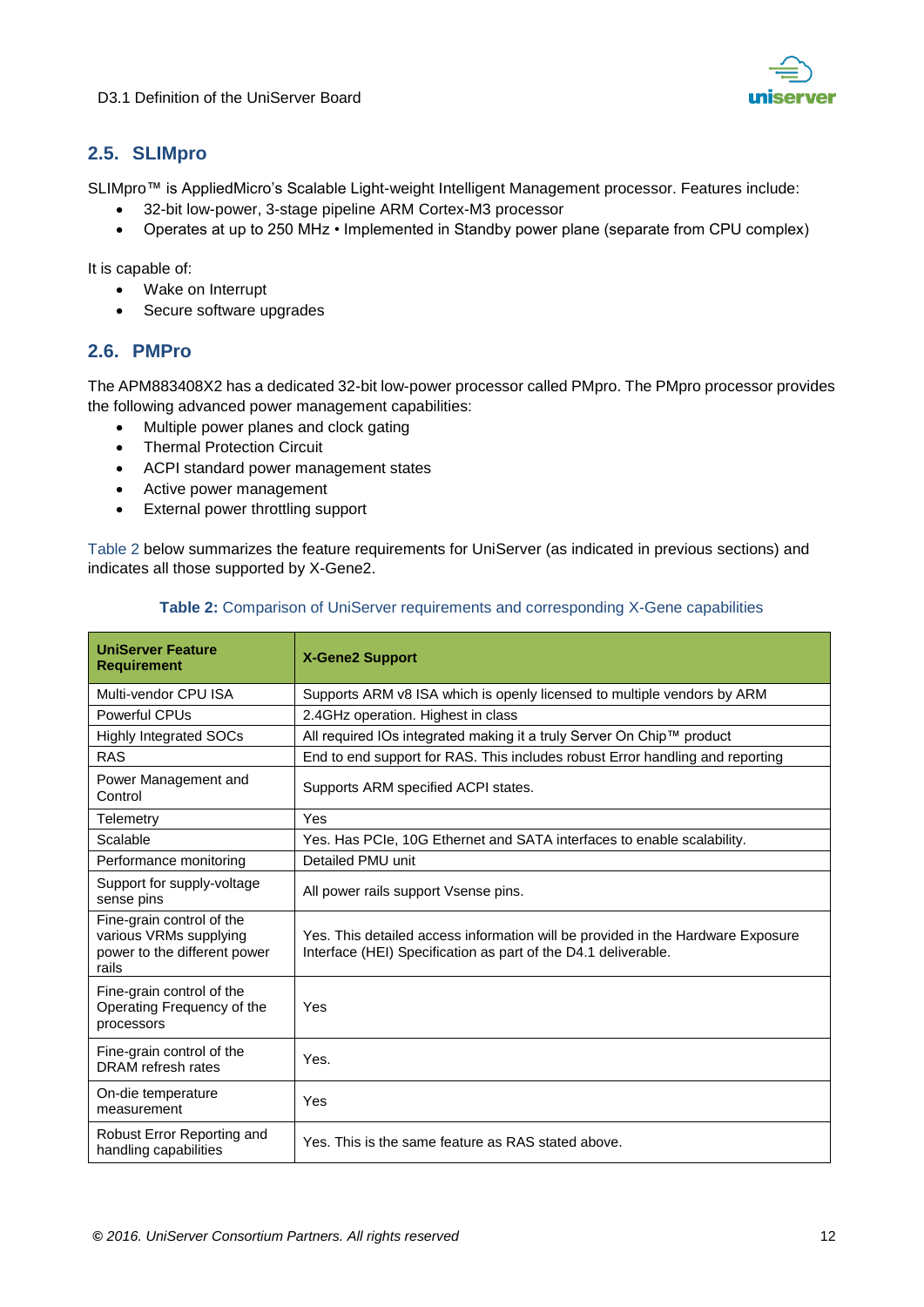



# <span id="page-12-0"></span>**2.7. Additional information**

Given the confidential nature of many of the above features the details are being discussed in internal documents available to the UniServer consortium. The Deliverable D4.1 is going to include many more details on the Hardware Exposure Interface (HEI) and on the Error Reporting and Handling. D4.1 will also describe the software application interface to access the hardware states and various error values. In addition, the details on the Linux-firmware framework application programming interface which is defined to get alert and error notification from X-Gene processor to monitoring application will be described in D4.1.

X-Gene processor provides a Register Map with set of registers for the application to query various parameters in the system, override the default parameter values and to command the system to perform particular function. It can query different thermal sensors, VRD telemetry data such as VRD output power, VRD temperature, or sensors/system event configuration as supported by the X-Gene software.

X-Gene processor and software framework will notify of critical or catastrophic errors system by triggering an alert. In brief, the list of errors/events that would trigger an alert is given below:

- System Events such as platform booting/reset/etc.
- Thermal and Power events
- PMD/CPU Errors
- Memory Errors
- PCIe Errors
- SATA Errors
- Other I/O Errors
- ACPI state change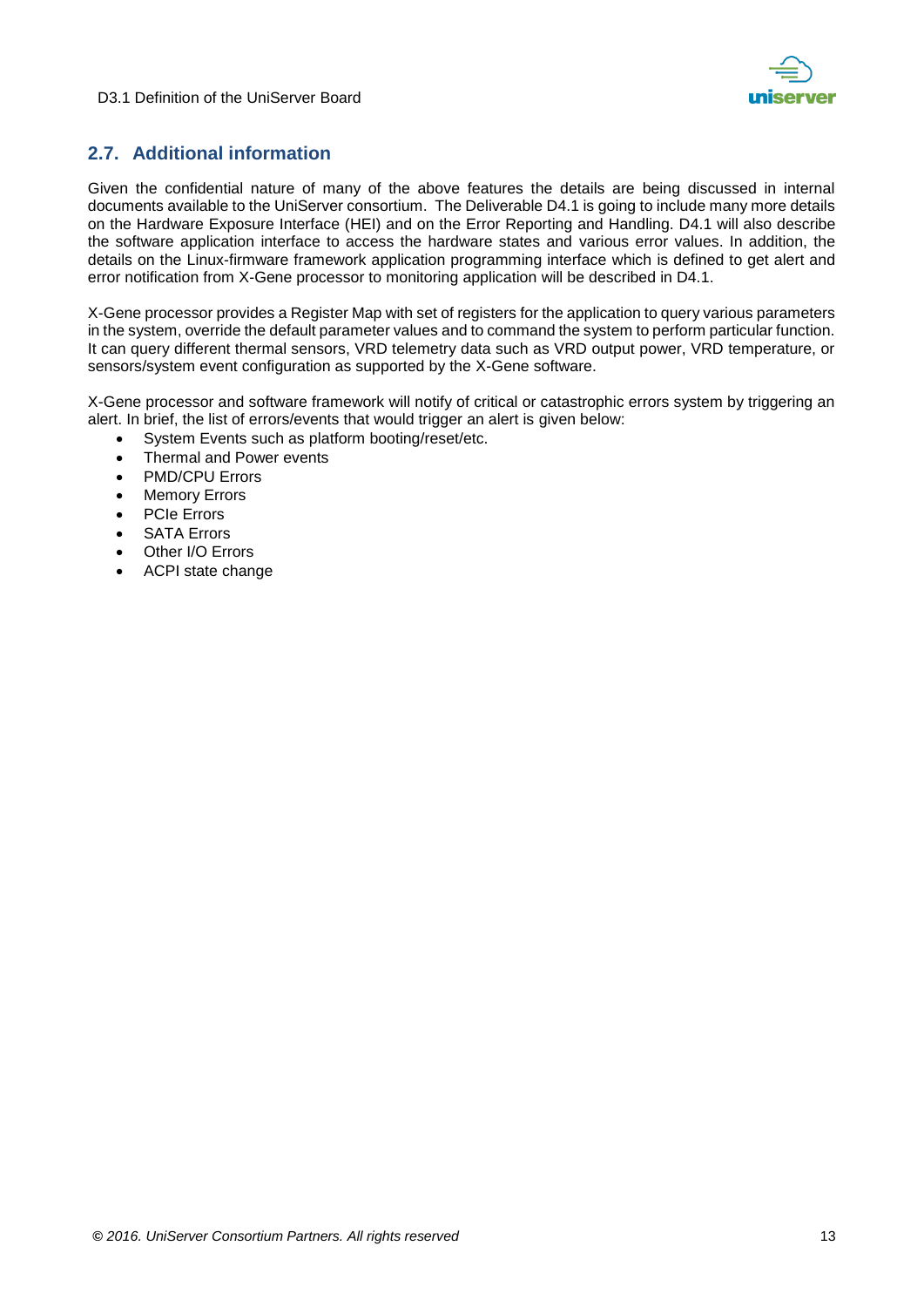

# <span id="page-13-0"></span>**3. TIGERSHARK X-Gene2 – The Chassis of UniServer**

This section, describes in more detail the TIGERSHARK design which consists the basic chassis of the UniServer platform. TIGERSHARK is a Shadowcat X-Gene2-based design which was designed for internal validation and evaluation and is not commercially available, thus providing to UniServer consortium a unique board equipped with many advanced features. Shadowcat is a member of the Applied Micro X-Gene family of high performance server class SoC SoC inheriting the basic features described above. Shadowcat provides a high-performance processor with multiple interfaces to a wide range of peripherals for key server markets.

## <span id="page-13-1"></span>**3.1. SHADOWCAT X-Gene2 overview**

[Figure 2](#page-13-2) below shows the X-Gene2 block diagram, where all the individual essential components and the supported functionalities can be distinguished.

<span id="page-13-2"></span>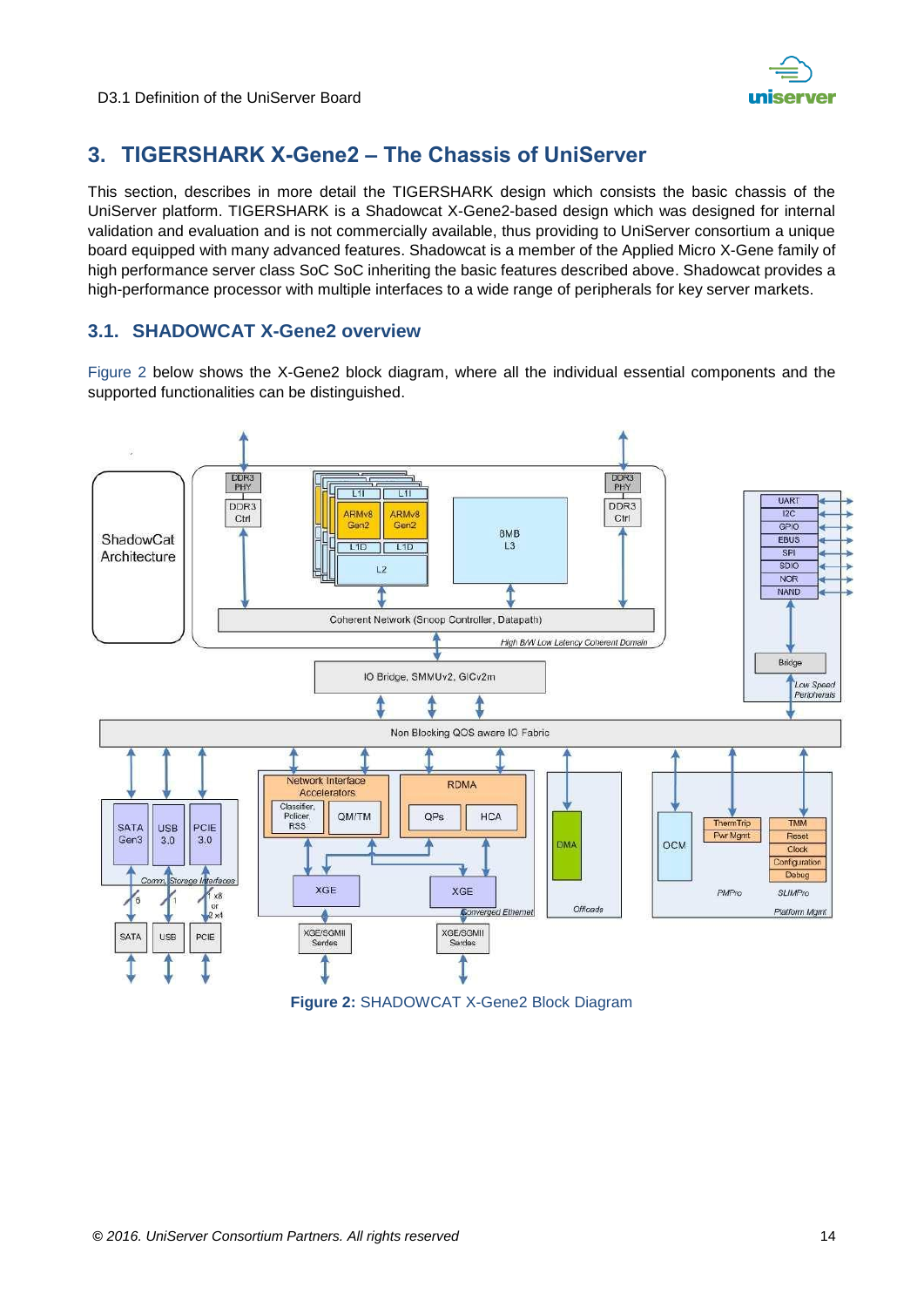

# <span id="page-14-0"></span>**3.2. SHADOWCAT X-Gene2 feature brief description**

The SHADOWCAT X-Gene2 board consists of the following:

- 1. Eight X-Gene™ processor cores operating at up to 2.4GHz ARM™ v8 compliant 64-bit cores
- 2. Floating Point (FPU)/Single Instruction Multiple Data (SIMD) Unit per core
	- a. 32KB L1 Data cache per core
	- b. 32KB L1 Instruction cache per core
	- c. L1 Caches protected by parity (and write through to L2 cache)
- 3. Shared 256KB L2 cache per each pair of processors a. ECC protection on L2 caches
- 4. Shared 8MB L3 cache protected by parity
- 5. Hardware Cache Coherency. The coherence protocol is based on a standard MOESI protocol with an additional Forward state for clean copies
- 6. Four DDR3 memory controllers with SEC/DED ECC (72-bit)
- 7. Coherence interconnect across processor core, memory subsystems and bridge to I/O Fabric (IOF)
- 8. QoS capable High-Performance I/O Fabric (IOF)
- 9. Queue Manager / Traffic Manager
	- a. Message passing architecture
	- b. Manages Work, Free, and Virtual Queues
- 10. System Memory Management Unit (SMMU)
	- a. Key components are Translation Buffer Unit (TBU), Translation Control Unit (TCU), and TBU-TCU Interconnect
	- b. Key features include Soft error detection and recovery for the RAMs used in TBUs and TCU and Distributed translation support with up to 32 TBU's
- 11. High-Speed Networking Interfaces
	- a. Two 10-Gbps Ethernet XGE MACs (XFI/SGMII) with in-line classification capability along with RSS and virtualization. Manages Work, Free, and Virtual Queues
	- b. SFP+ Module (Limiting Mode) supported as defined in the SFF8431 specification. (SFP+Cu not supported)
- 12. PCI Express® Gen 3 ports with internal DMA
	- a. 1x 8-lane or 2x 4-lane
	- b. Hot Plug Support
- 13. High Speed Interfaces
	- a. Up to two PCI Express® Gen 3 ports w/internal DMA, Hot Plug Support
		- $\bullet$  2x 4-lane
			- $\bullet$  1x 8-lane
	- b. One USB 2.0 Hosts with integrated PHYs
	- c. Six SATA Gen 3 ports
- 14. Other Interfaces
	- a. I2C
	- b. UARTs
	- c. GPIOs
	- d. SPI
	- e. SDIO 3.0
	- f. Debug support through JTAG and ETMv4 high speed serial interface (HSSTP)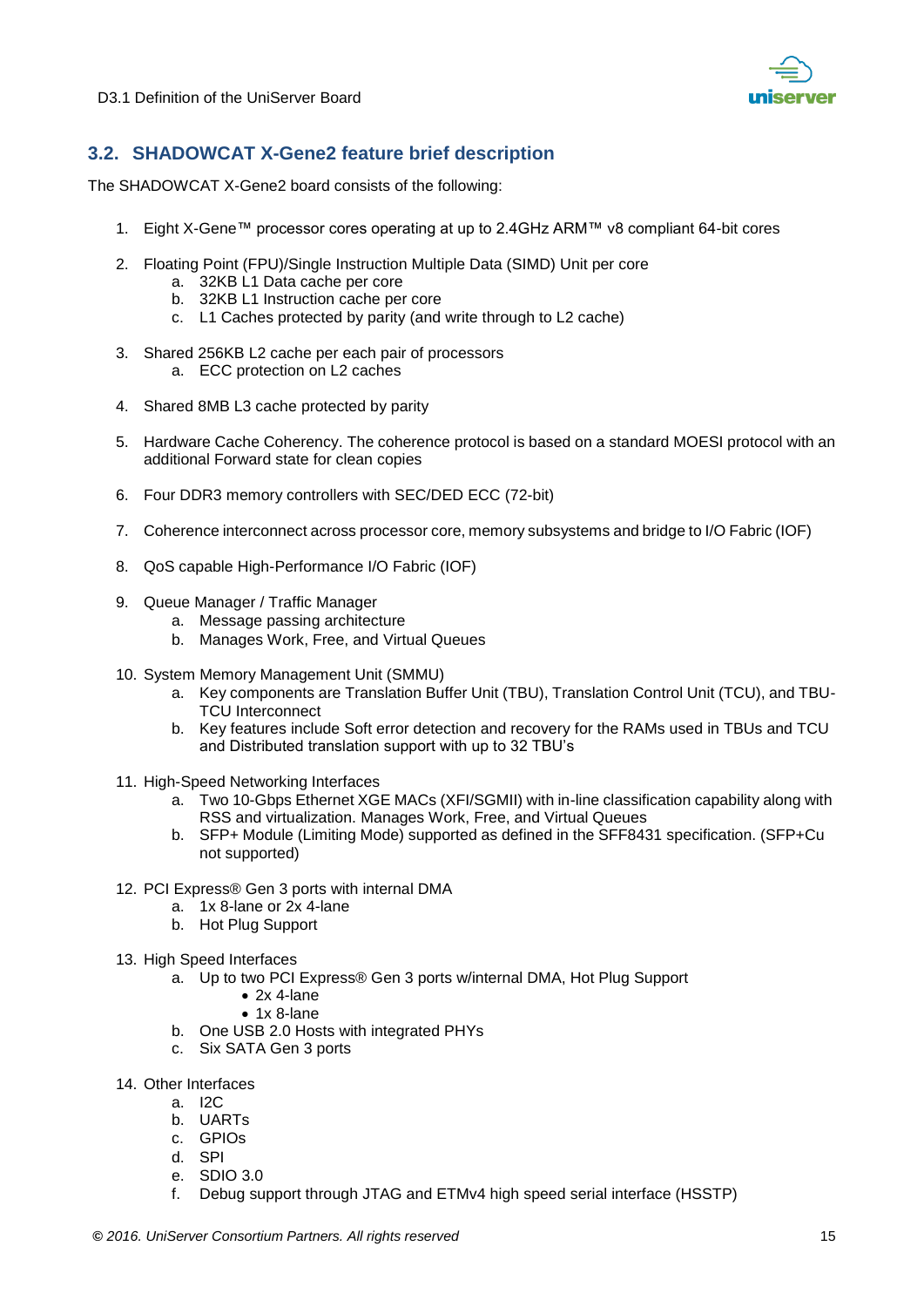

- g. NAND Flash Controller with ECC
- 15. Off-load Features
	- a. True Random Number Generator (TRNG)
	- b. Packet DMA Engine with RAID 5 offload
- 16. Power Management
	- a. The PMPro provides support for multiple Advanced Configuration and Power Interface (ACPI) states. It features ACPI system registers which provide an interface to the power management software running on the PMDs and to ACPI software running on the PMPro.
	- b. The PMPro also provides the Temperature Sensor Interface which provides access to ondie temperature sensors to accurately measure the on-die junction temperature.
	- c. In addition, the PMPro, also provides 4 PWM outputs which can also be used for controlling the Fan speeds.
	- d. The X-Gene2 also has multiple power planes and clock gating on a per block basis.
- 17. RAS: The X-Gene 2 processor supports Reliability, Availability, and Serviceability (RAS) with the following features:
	- a. Reliability: Single-error correction and double-error detection (SEC/DED) in DDR memory, data-error poisoning, and error-reporting at the point of detection (separate from any immediate or later attempted uses of the data).
	- b. Availability: End-to-end error propagation (including data poisoning), error exceptions only by consumers of corrupt data, and Gigabit and 10-Gigabit Ethernet ports.
	- c. Serviceability: On-chip programmable platform controllers that can provide independent remote-management capability.

### <span id="page-15-0"></span>**3.3. TIGERSHARK board features**

The following sections describe TIGERSHARK rev. C board features, which further enhance the features of the SHADOWCAT designs mentioned above, allowing essentially more detailed validation experiments.

#### <span id="page-15-1"></span>*3.3.1. Physical*

TIGERSHARK board is designed to fit into standard ATX chassis and made compatible to ATX form-factor: PCI Express expansion connector and mounting holes match ATX compatible chassis. Also, connectors are located in dedicated ATX I/O connector area.

#### <span id="page-15-2"></span>*3.3.2. TIGERSHARK supported features*

- **Processor** 
	- o ARM 64bit X-Gene2 Processor
	- o Speed: up to 2.4GHz.
- **PCIE Gen 3** 
	- o One PCIE x8 connector on board
- **Serial ATA-III** 
	- o Six ports of SATAIII on board
- **USB 2.0** 
	- o One USB2.0 host port at rear I/O connector area
- **DDR-III Memory** 
	- o 4 DDR3 Channels, with two DIMMs per channel (total 8 DIMMs on-board)
	- o Speed: Support up to 1866MT for single DIMM per channel/ 1600MT for two DIMMs
- **Embedded Local Bus (Legacy Parallel Bus)** 
	- o 512 Mbit Parallel NOR Flash (can support legacy boot mode)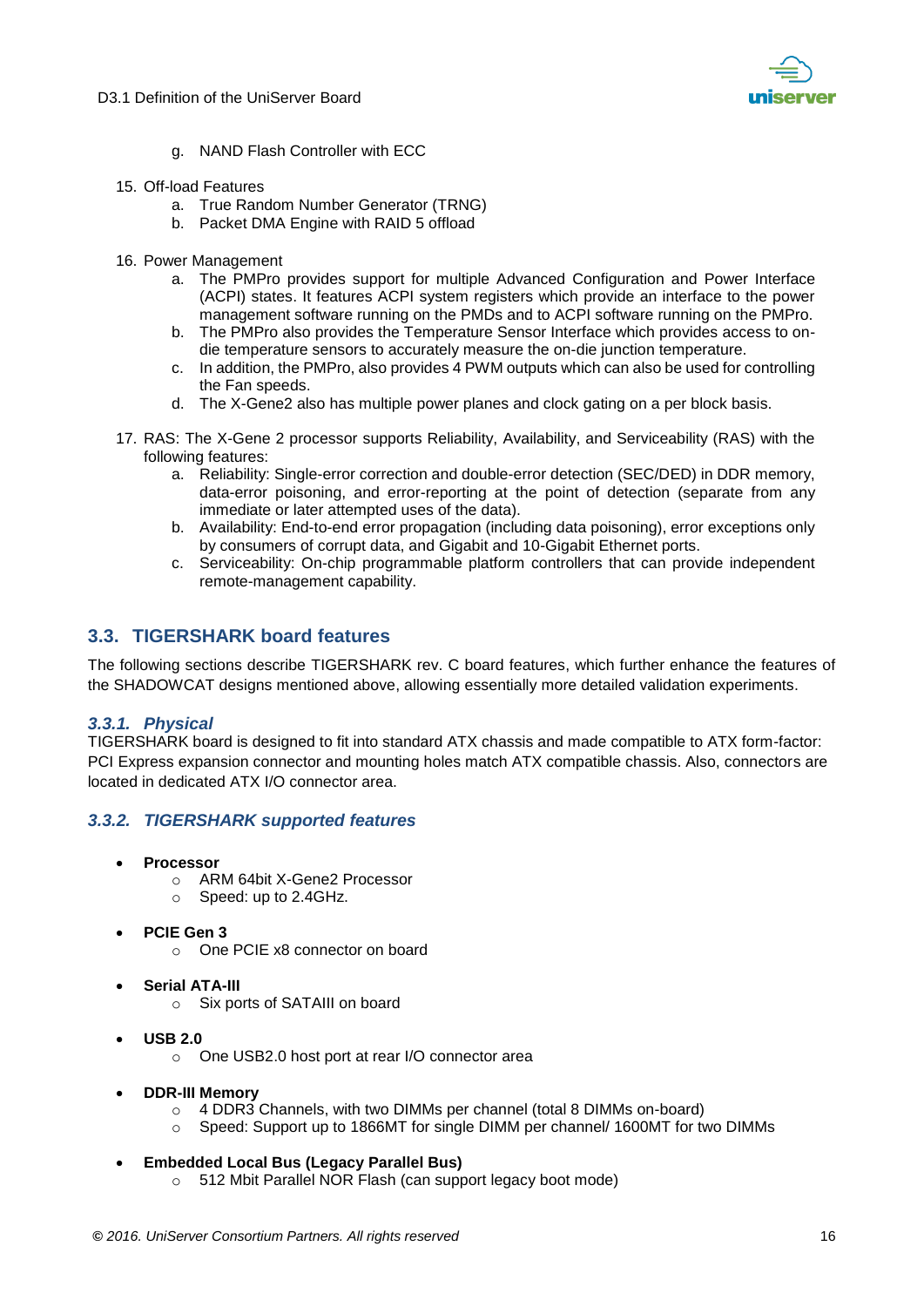

- **UART** 
	- o Four UART ports with transceivers
- **SDIO** 
	- o Two SDIO cards
- **GPIO and Pinstrap** 
	- o GPIO mux for pinstrap signals (after detecting pinstrap configurations GPIOs are released for other system function)
	- o Pinstrap headers to set boot features like PCP clock configuration, Boot ROM type, device slave address
	- o GPIO Header
- **Boot Options** 
	- o Bootstrap EEPROM
- **SPI and I2C** 
	- o EEPROM on SPI0 bus
	- o SPI NOR Flash on SPI2 bus is main boot device
	- o Five I2C buses used for boot
- **Ethernet** 
	- o Custom adapter slot to support SGMII or XFI mode on High-Speed Ethernet Interfaces. Adapter cards provide required reference clocks and miscellaneous signal support
- **Clocks** 
	- o CPU System Reference Clocks and all other (PCIe/SATA/USB reference clocks) from onboard clock generators
- **Power** 
	- o Board powered from standard ATX power supply connectors
- **JTAG and Trace Support** 
	- o Dedicated JTAG headers for X-Gene cores and SoC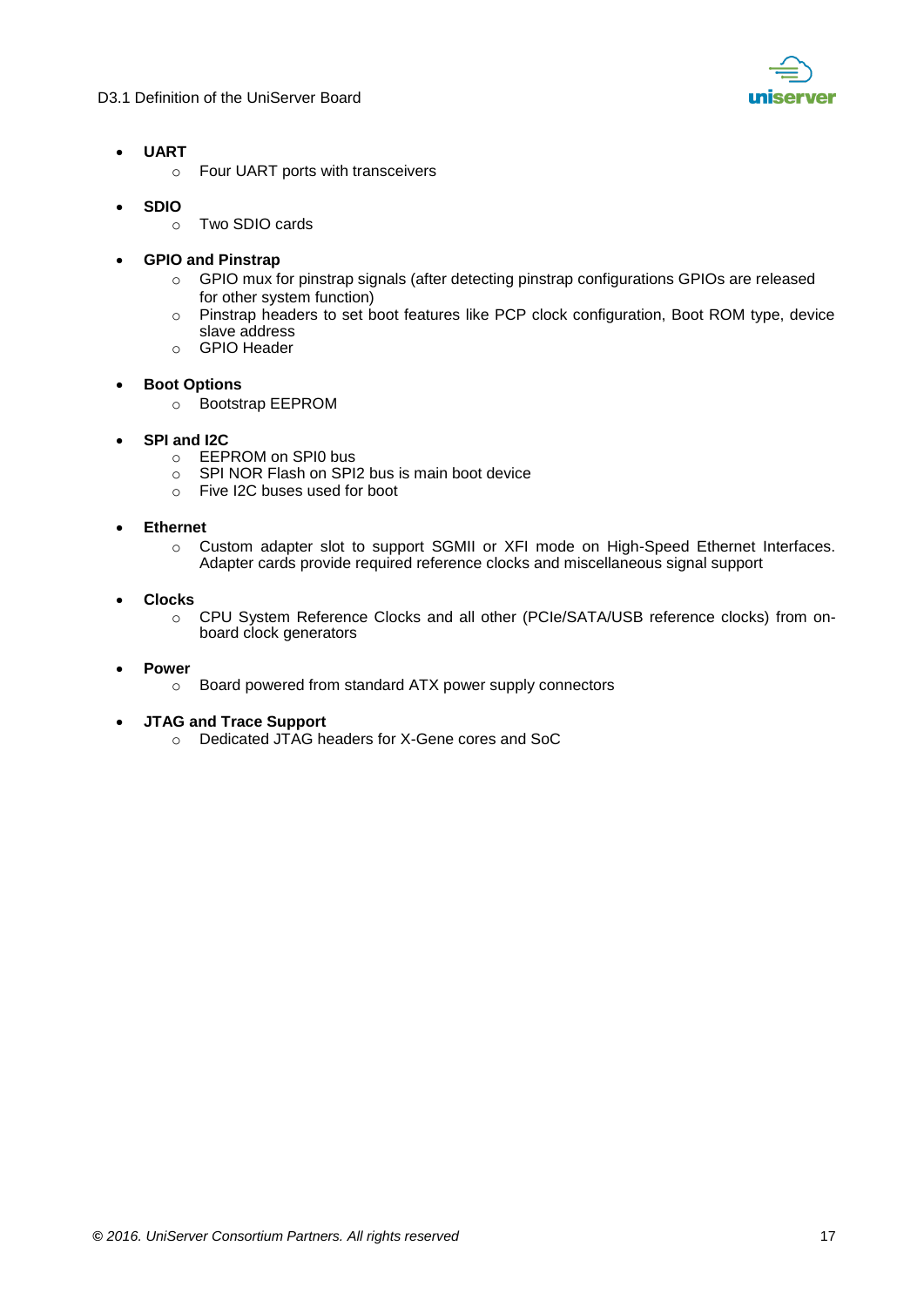

# <span id="page-17-0"></span>**3.4. TIGERSHARK block diagram**

[Figure 3](#page-17-1) shows the TIGERSHARK Board Block diagram. In the following sections the various components on board are briefly described.



<span id="page-17-1"></span>**Figure 3:** TIGERSHARK Block Diagram, UniServer's Chassis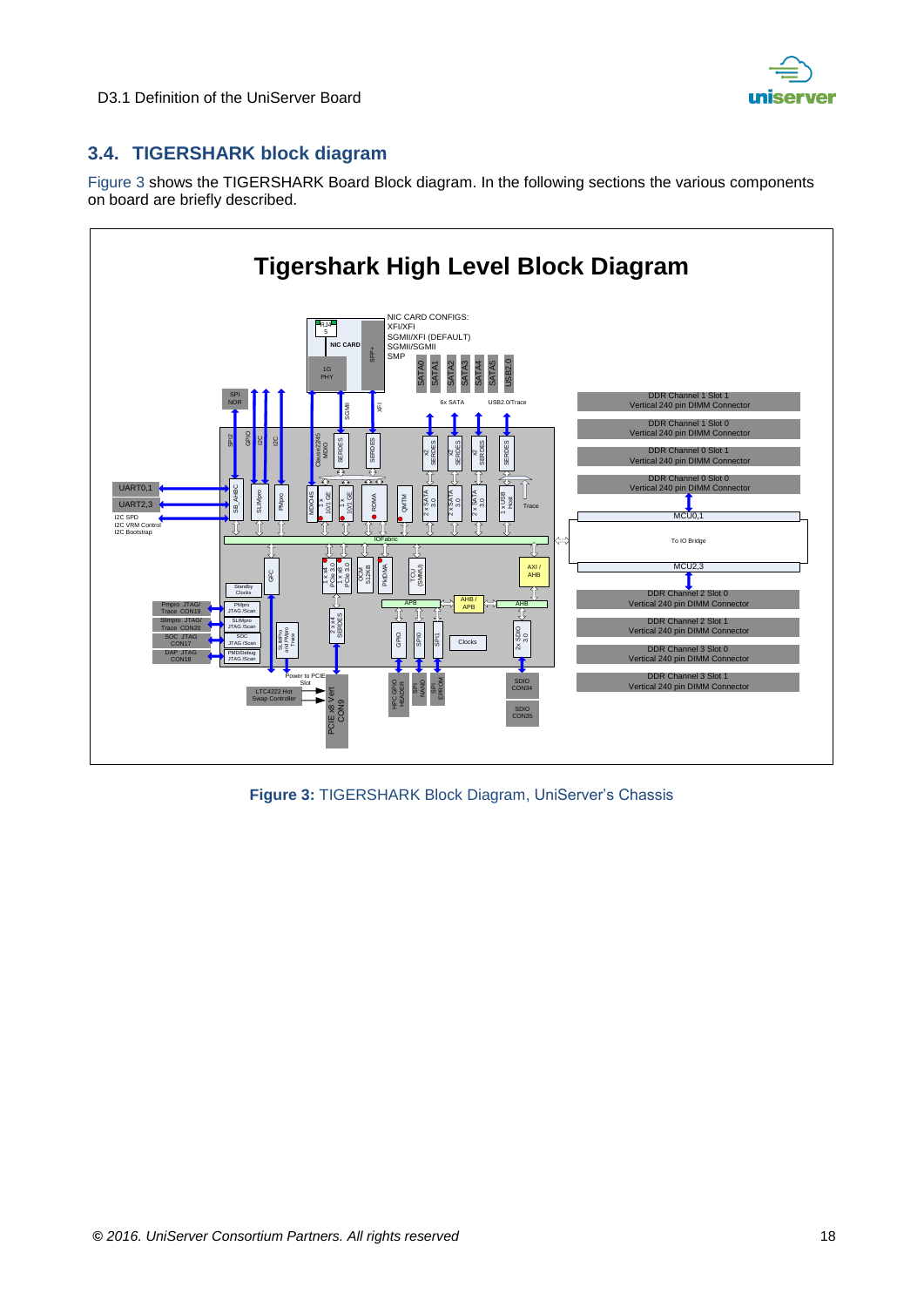



# <span id="page-18-0"></span>**3.5. Major building blocks**

In this section, all X-Gene2's major functional blocks are described in detail.

#### <span id="page-18-1"></span>*3.5.1. Power management*

The TIGERSHARK support three power domains: Standby, SoC and PCP.

#### <span id="page-18-2"></span>*3.5.2. SATA & PCIe*

TIGERSHARK has six SATA-III Port (6Gbps/port) and backward compatible to SATA1 and SATA2. SATA interfaces are directly routed to the SATA connectors on the mainboard.

The PCIE is routed to a x8 PCIe Gen3 connector. This support PCIE Gen3 and backward compatible to Gen2 and Gen1.

#### <span id="page-18-3"></span>*3.5.3. DDR-III*

TIGERSHARK supports four channel of DDR3 memory. As depicted on Figure 4, on X-Gene2 board, there are 2 DIMM per channel configuration with total of 8 DIMMs supported for 64-bit + 8 Bit ECC with data transfer rate up to 1866MT.

Each channel of DDR design will have two DIMM connector. The Slot0 is at the far end and the Slot1 is the near the end connector.



**Figure 4:** TIGERSHARK DDR3 Topology

#### <span id="page-18-6"></span><span id="page-18-4"></span>*3.5.4. X-Gene2 clock settings and strapping values*

TIGERSHARK supports both pinstrap and bootstrap configuration, the details of which are only available to the consortium.

#### <span id="page-18-5"></span>*3.5.5. Ethernet(SGMII/XFI) interfaces*

Two 10GE/1GE controllers and serdes are included in the X-Gene2 SoC. In order to facilitate the breakout to enable evaluating both XFI and SGMII interfaces on the board, a breakout board daughter card solution is chosen. There are three types of daughter card available to enable the network connection, namely DC with two SFP+ connectors, DC with one SFP+ and one SGMII and DC with two SGMII Ethernet.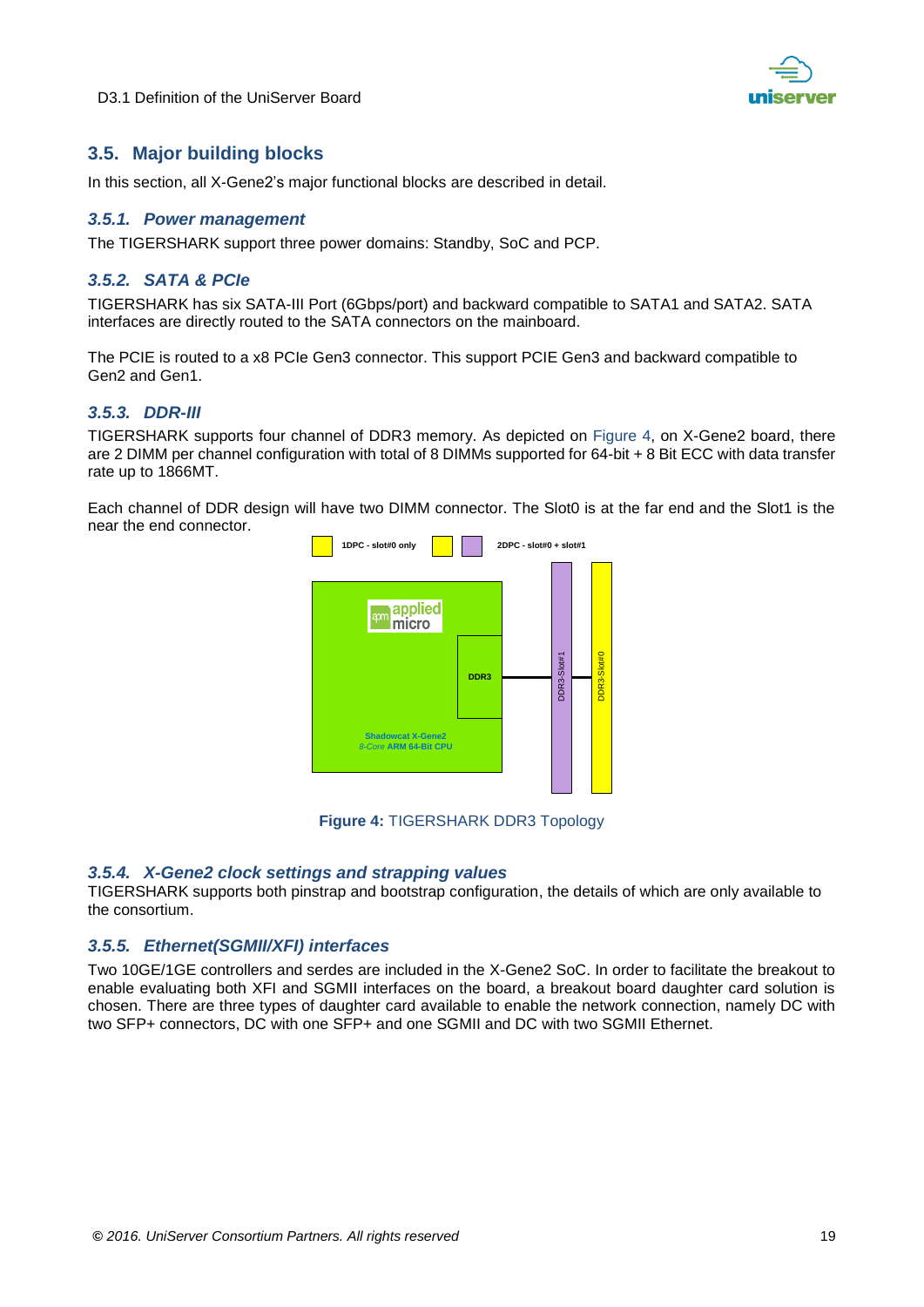

#### <span id="page-19-0"></span>*3.5.6. USB*

The USB interface on X-Gene2 SHADOWCAT is depicted on Figure 5. In particular, there is one USB2.0 port 0 on the board and the USB interface needs one 12MHz XTAL for USB2.0 IPs.



**Figure 5:** TIGERSHARK USB Host Interface

#### <span id="page-19-6"></span><span id="page-19-1"></span>*3.5.7. I2C bus*

X-Gene2 needs to access various peripheral devices via I2C bus. Some of these devices are essential for proper system boot and must be allocated at specific I2C busses and addresses.

#### <span id="page-19-2"></span>*3.5.8. SPI interface*

There are three SPI interfaces available for the X-Gene2 SOC. On TIGERSHARK, SPI2 is the boot interface. The flash provides 32MB memory space for firmware and boot code. The other two SPI interfaces, SPI0 and SPI1 are connected with SPI EEPROM and SPI NAND Flash respectively on the TIGERSHARK board.

#### **Table 3:** TIGERSHARK SPI devices

| <b>BUS NAME</b>  | <b>FUNCTION</b>             |
|------------------|-----------------------------|
| <b>SPIO</b>      | <b>SPI EEPROM</b>           |
| SPI <sub>1</sub> | SPI NAND Flash              |
| SPI <sub>2</sub> | SPI NOR Flash (Boot Device) |

#### <span id="page-19-3"></span>*3.5.9. UART*

There are four UART interfaces on TIGERSHARK board. See UART connector identification in IO Connector Area section.

#### <span id="page-19-4"></span>*3.5.10. SDIO interface*

The SDIO on X-Gene2 is connecting to two SD card connectors.

#### <span id="page-19-5"></span>*3.5.11. Buttons function*

On TIGERSHARK board there are two Buttons:

#### **Power button**

- Single, push button power switch located on the board.
- When AC voltage provided to ATX power supply already, if this button is pressed, the system will power up.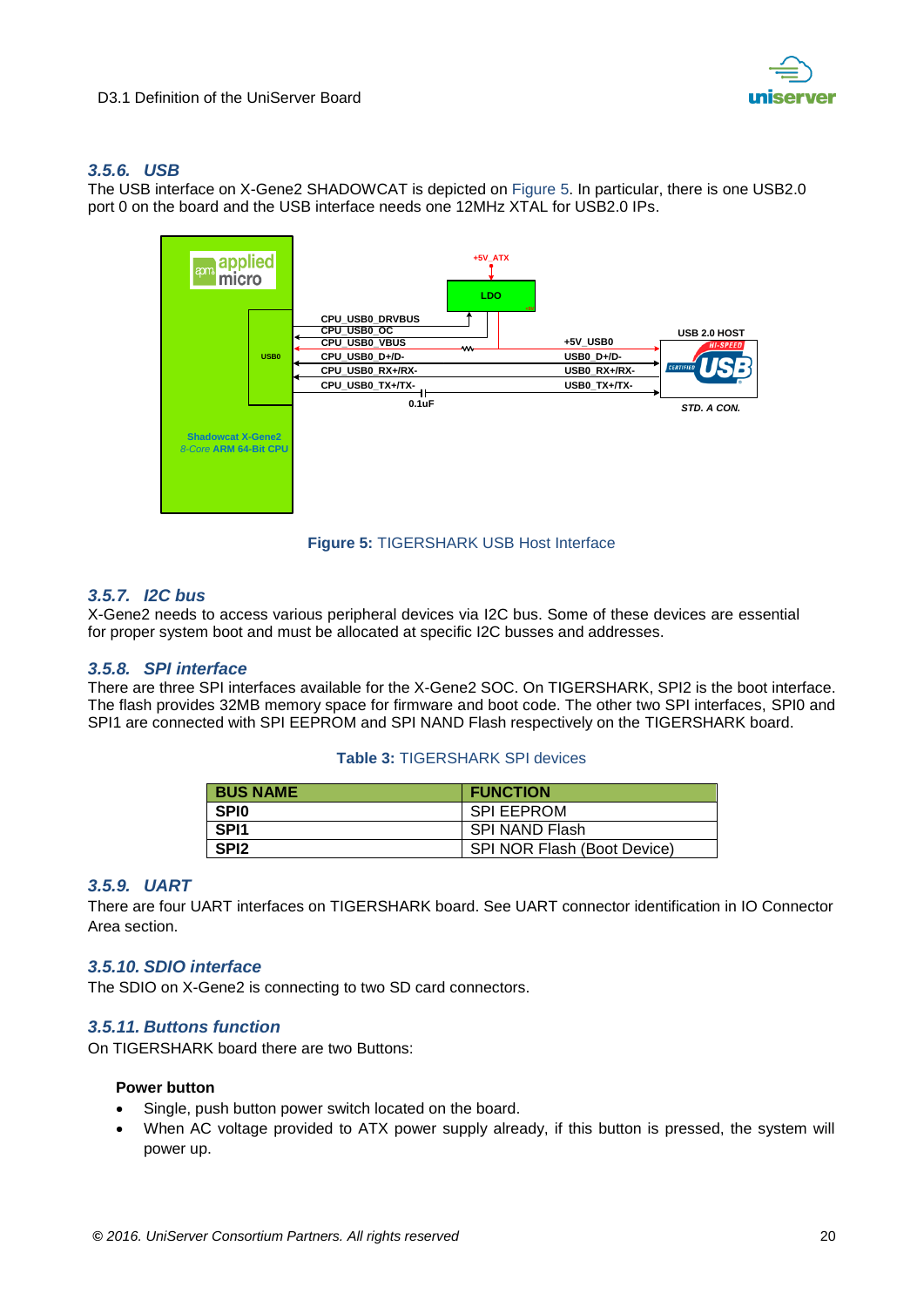

#### **Reset button**

- Single, push button reset switch located on the board.
- Pressing reset will result in a system reset.

#### <span id="page-20-0"></span>*3.5.12. LEDs*

TIGERSHARK provides up to twenty-eight indicator LEDs located on the board and nine Ethernet LEDs at two RJ45 connectors. These LEDs are used to indicate whether the various power rails have been turned ON or not. They are also used to indicate Boot Failure and SD Card status.

#### <span id="page-20-1"></span>*3.5.13. GPIO operation*

X-Gene2 has 3 set of GPIOs:

- GPIOs belonging to Standby domain GPIO\_DS[21:0]
- GPIOs belonging to SoC GPIO\_FL[47:0]
- GPIOs shared with other functions GPIO[31:0]

#### <span id="page-20-2"></span>*3.5.14. Clocking scheme*

X-Gene2 requires that each serdes be sourced with its own individual reference clock input. The clock inputs, namely PCIE, SATA, SGMII, USB2.0, SYSTEM, XFI reference clocks are CML differential voltage level.

#### <span id="page-20-3"></span>*3.5.15. Power requirements*

TIGERSHARK mainboard can be powered with any 250W ATX compatible power supply. The system gets power from AC-DC ATX PC power supply, or Mini ITX power supply with 250W output capacity. Then generating other powers as: +1.5V, +1.8V, +2.5V etc. by using Buck converters, LDOs, and VRDs. The TIGERSHARK board uses two-regulator power supply configurations, one for SoC rail and one for PMD rail.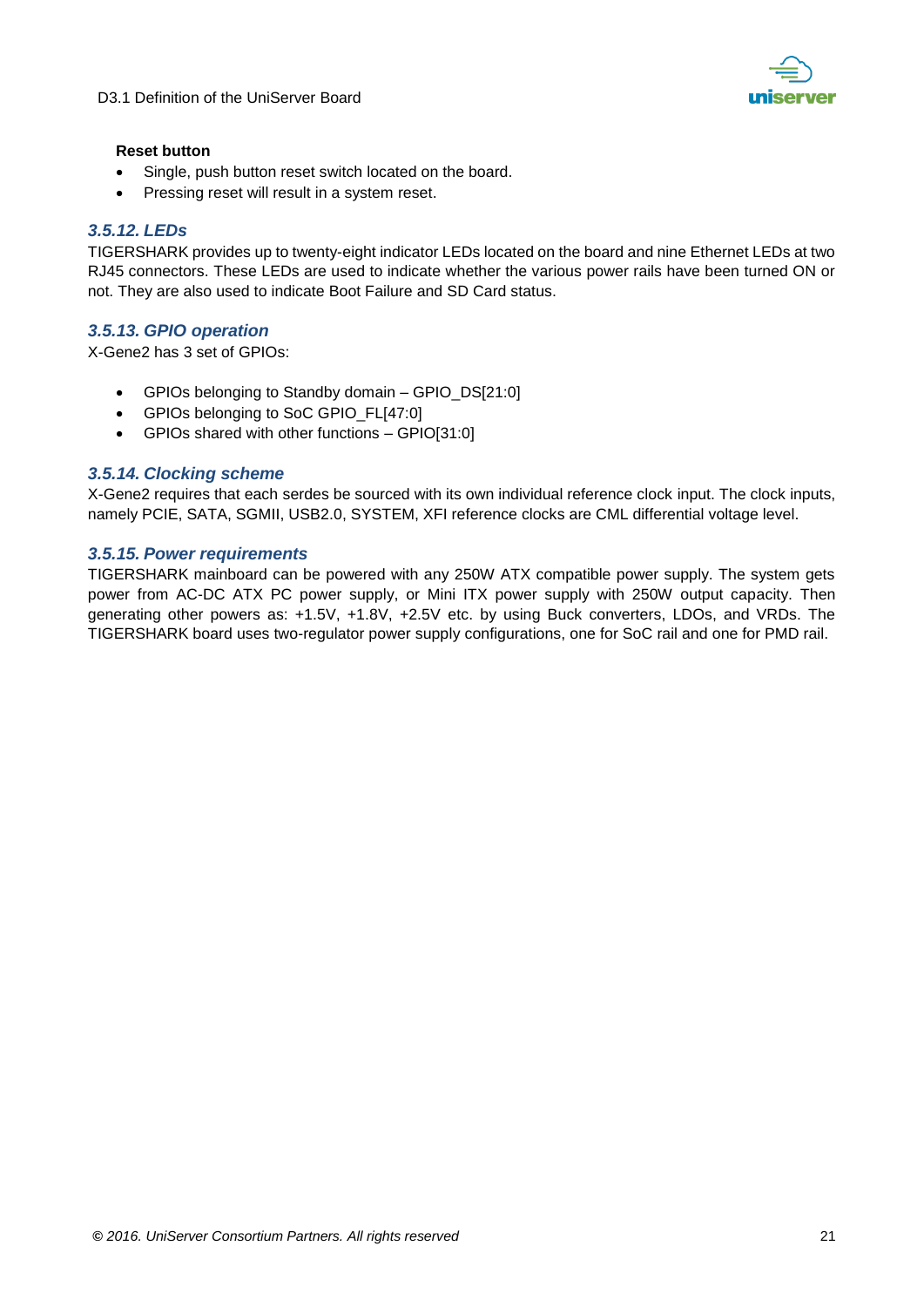

# <span id="page-21-0"></span>**4. X-Gene Future Roadmap**

As APM has already established its market leadership in the ARM v8 server space, it endeavours to continue its leadership by enhancing the X-Gene2 capabilities and ultimately the UniServer platform. APM is already planning the next two generations of the X-Gene products. X-Gene3 is slated to be available within the current year i.e. 2016 when it will be also customized and provided to UniServer consortium for integrating the developed technologies. The X-Gene3 improves the processor performance by many folds and also will have a significantly higher frequency of operation. X-Gene3 is slated to be a true server class product and will rival many of existing non-ARM v8 based products. X-Gene3 will provide a true alternative solution to the existing server class processors and break the monopoly. This will eventually lead to a more competitive environment and thus cheaper servers.

X-Gene3 builds on two generations of enterprise class server on chip products that are currently shipping to leading edge enterprise and data center end customers.

The newest member of the X-Gene family, fabricated in TSMC's 16 nanometer FinFET process, will feature 32 brawny cores operating at speeds up to 3.0 GHz, eight DDR4-2667 memory channels and 42 PCIe Gen 3 lanes. Performance is expected to be four-to-six times that of the currently shipping X-Gene family of products. This will ultimately provide an enhanced chassis to UniServer on which the developed technologies will be integrated and demonstrated.

Given that the X-Gene3 will be fabricated in 16nm process technology, the overall leakage power is significantly less. This implies that the clock-gating of logic not in use is sufficient to achieve significant power savings unlike previous technologies where the leakage power was a big factor and power-gating was essential to achieve savings in power.

At a base speed of 3.0GHz, X-Gene3 (code-named Skylark) will score about 550 SPECint\_rate2006, according to the APM's estimates. X-Gene3's total performance is well within the range of Xeon E5 products. On this metric, it's similar to the fastest parts typically used in cloud servers and trails models such as the Xeon E5-2699v4. In addition to rip-roaring per-socket performance, X-Gene3 will have respectable per-thread performance. While most other ARM server-processor vendors are using smartphone-class CPUs, APM designed its own high-performance quad-issue microarchitecture backed with robust cache and memory subsystems. X-Gene3's biggest advantage will be on memory-intensive applications such as web search, big data processing, machine learning, and certain high-performance-computing (HPC) applications. These workloads require high per-thread and per-socket performance coupled with a large memory subsystem and are representative of applications that will benefit from enabling computing at the edge of the cloud as UniServer technologies aim at.